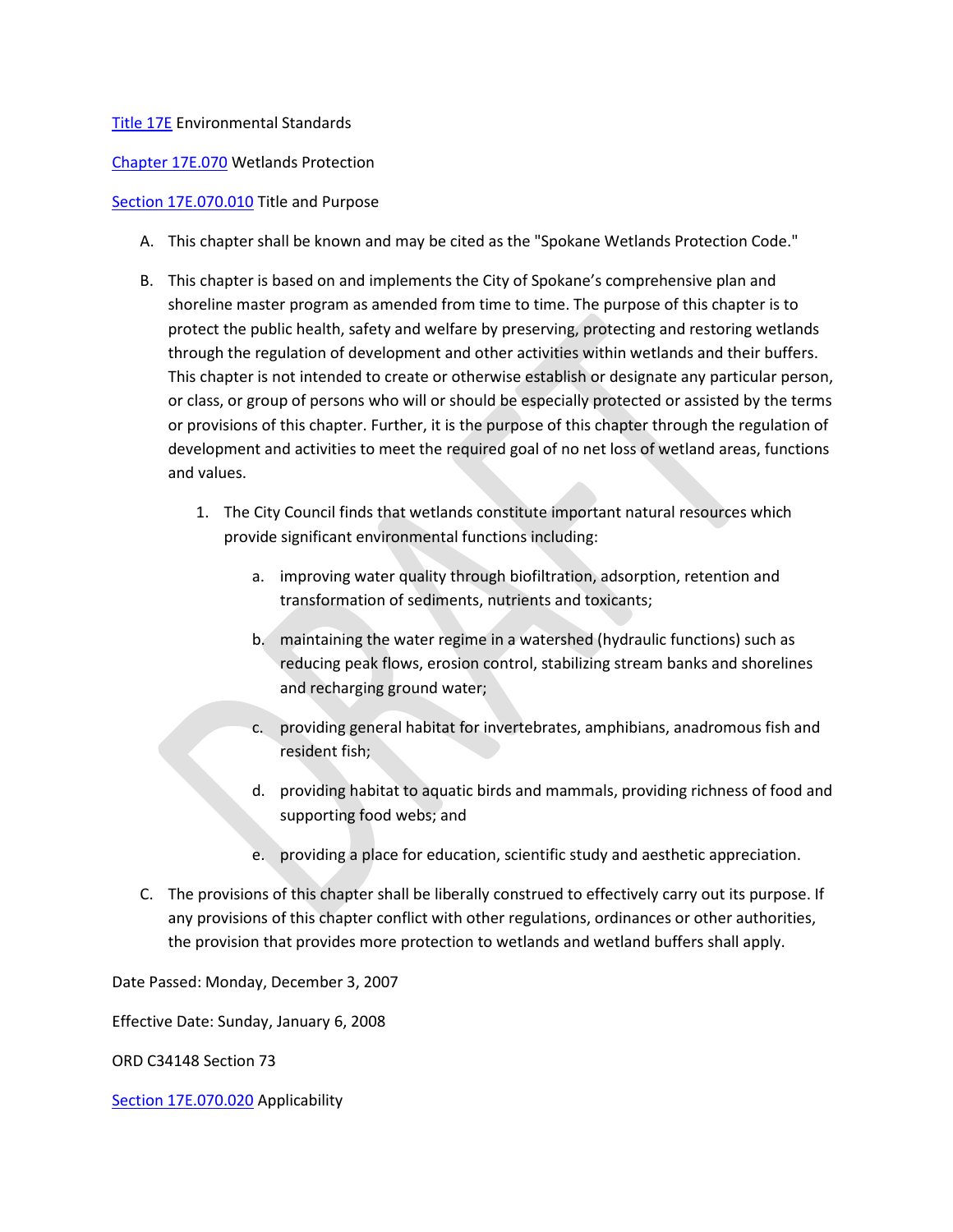- A. The requirements of this chapter apply to all activities and development occurring in a wetland or wetland buffer, as defined in this chapter. Property located in a wetland or wetland buffer as defined in this chapter is subject to both its zoning classification regulations and to the additional requirements imposed under this chapter. In any case where there is a conflict between the provisions of the underlying zone and this chapter, the provisions of this chapter shall apply.
- B. Wetlands are those areas, designated in accordance with the most current edition of the federal wetland delineation manual and applicable regional supplements, that are inundated or saturated by surface water or ground water at a frequency and duration sufficient to support, and that under normal circumstances do support, a prevalence of vegetation typically adapted for life in saturated soil conditions. Wetlands generally include swamps, marshes, bogs and similar areas. Wetlands do not include those artificial wetlands intentionally created from nonwetland sites, including, but not limited to, irrigation and drainage ditches, grass-lined swales, canals, detention facilities, wastewater treatment facilities, farm ponds and landscape amenities, or those wetlands created after July 1, 1990, that were unintentionally created as a result of the construction of a road, street or highway. Wetlands may include those artificial wetlands intentionally created from non-wetland areas created to mitigate conversion of wetlands. All areas within the City meeting the wetland designation criteria in the federal wetland delineation manual and applicable regional supplements, regardless of any formal identification, are hereby designated critical areas and are subject to the provisions of this chapter.
- C. Nothing contained in this chapter is intended to be nor shall be construed to create or form the basis for liability on the part of the City, or its officers, officials, employees or agents for any injury or damage resulting from the failure of any owner of property or land to comply with the provisions of this chapter, or by reason or in consequence of any inspection, notice, order, certificate, permission or approval authorized or issued in connection with the implementation or enforcement of this chapter, or by reason of any action or inaction on the part of the City related in any manner to the enforcement of this chapter by its officers, officials, employees or agents.

Date Passed: Monday, December 3, 2007

Effective Date: Sunday, January 6, 2008

#### ORD C34148 Section 73

[Section 17E.070.030](https://my.spokanecity.org/smc/?Section=17E.070.030) Identification, Designation and Mapping of Wetlands

A. Wetland Maps.

The approximate location and extent of wetlands in the City is compiled in the City's wetlands inventory. Their approximate location is displayed on City maps. The foregoing maps are to be used as a guide for the City, project applicants and/or property owners, and may be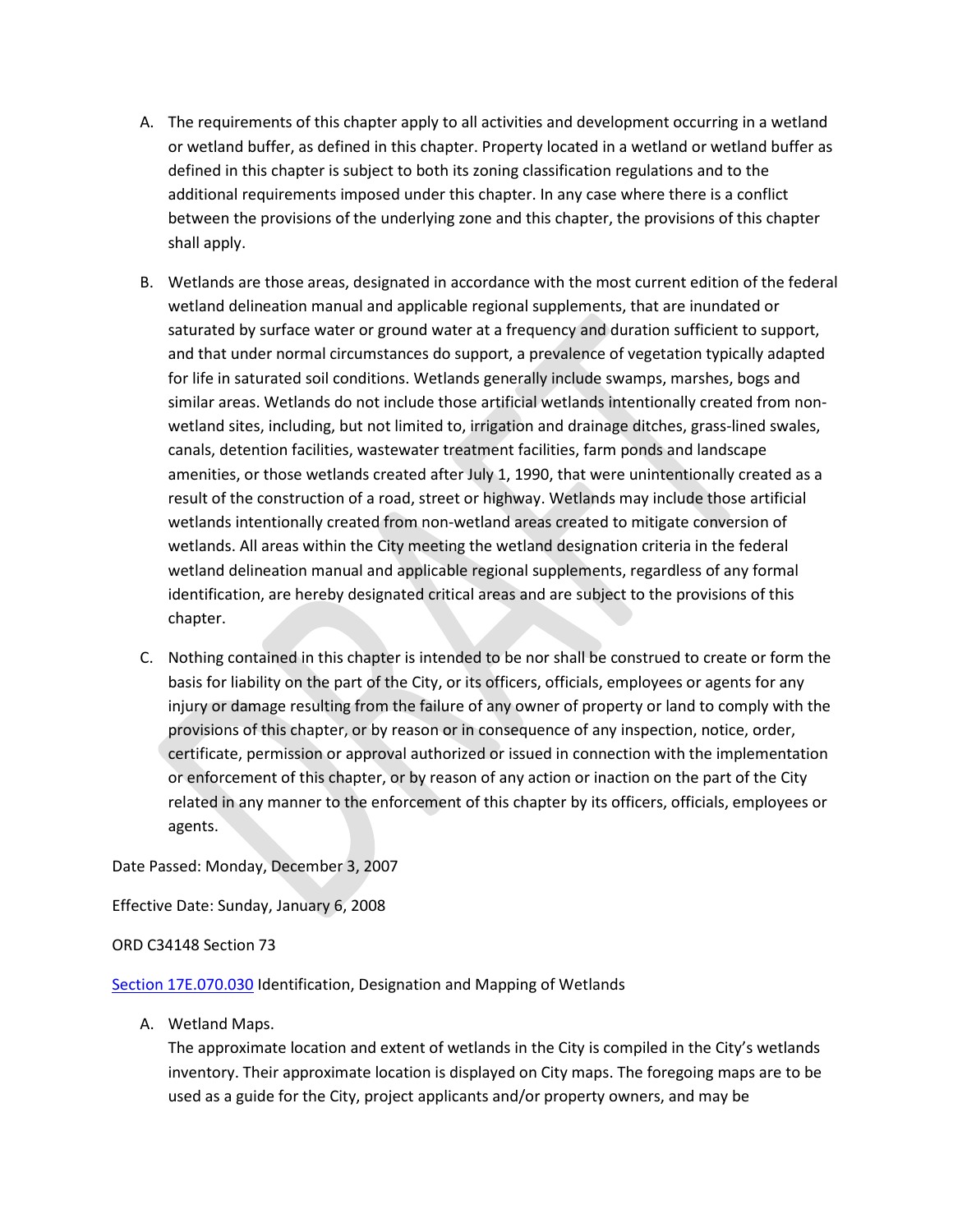continuously updated as new wetlands are identified. The maps are references and do not provide a final wetlands designation or delineation. Wetlands of any size and state of isolation are regulated under the provisions of this ordinance. Wetlands not shown on City maps or wetlands inventory are presumed to exist in the City and are protected under the provisions of this chapter. In the event that any of the wetland designations shown on the wetland inventory or maps conflict with the criteria set forth in this chapter, the criteria shall control.

- B. Determination of Wetland Boundary.
	- 1. The applicant shall, through the performance of a field investigation by a qualified professional wetland scientist applying the wetland definition provided in this chapter and in [SMC 17A.020.230](https://my.spokanecity.org/smc/?Section=17A.020.230) and as part of the wetlands report requirement found in this chapter, provide a site analysis including: a determination of the exact location of the wetland boundary; an analysis of wetland functions and values; and a wetland rating according to the wetlands rating system criteria adopted i[n SMC 17E.070.100.](https://my.spokanecity.org/smc/?Section=17E.070.100) Qualified wetland scientists shall perform wetland delineations using the Federal Manual for Identifying and Delineating Jurisdictional Wetlands (1987), Arid West Final Regional Supplement (2008), as revised or supplemented. The director, upon consultation with the Department of Ecology, may determine that wetland identification and delineations made prior to adoption of these standards, or for a different use requiring permit changes, require a new determination by a qualified wetland scientist. Wetland determinations are subject to Corps Regulatory Guidance Letter (RGL) 05-02, 2005 and expire after five years from the date of determination and must follow requirements for review by a qualified wetland scientist upon expiration of the five-year limitation.
	- 2. Where an applicant has provided a delineation of a wetland boundary, the department shall verify the accuracy of, and may render adjustments to, the boundary delineation. The applicant may be charged by the department for costs incurred in verifying the accuracy of the delineation. In the event the adjusted boundary delineation is contested by the applicant, the department may, at the applicant's expense, obtain the services of a second wetlands scientist to perform a delineation. The second delineation shall be final, unless appealed to the hearing examiner.

Date Passed: Monday, December 3, 2007

Effective Date: Sunday, January 6, 2008

ORD C34148 Section 73

[Section 17E.070.040](https://my.spokanecity.org/smc/?Section=17E.070.040) Regulated Activities

A. No regulated activity shall be undertaken in a wetland or wetland buffer without submitting a critical areas checklist as provided in [SMC 17 E.070.080](https://my.spokanecity.org/smc/?Section=17E.070.080) and first obtaining required permits. Uses and activities in wetlands are only allowed as conditional use permits or planned unit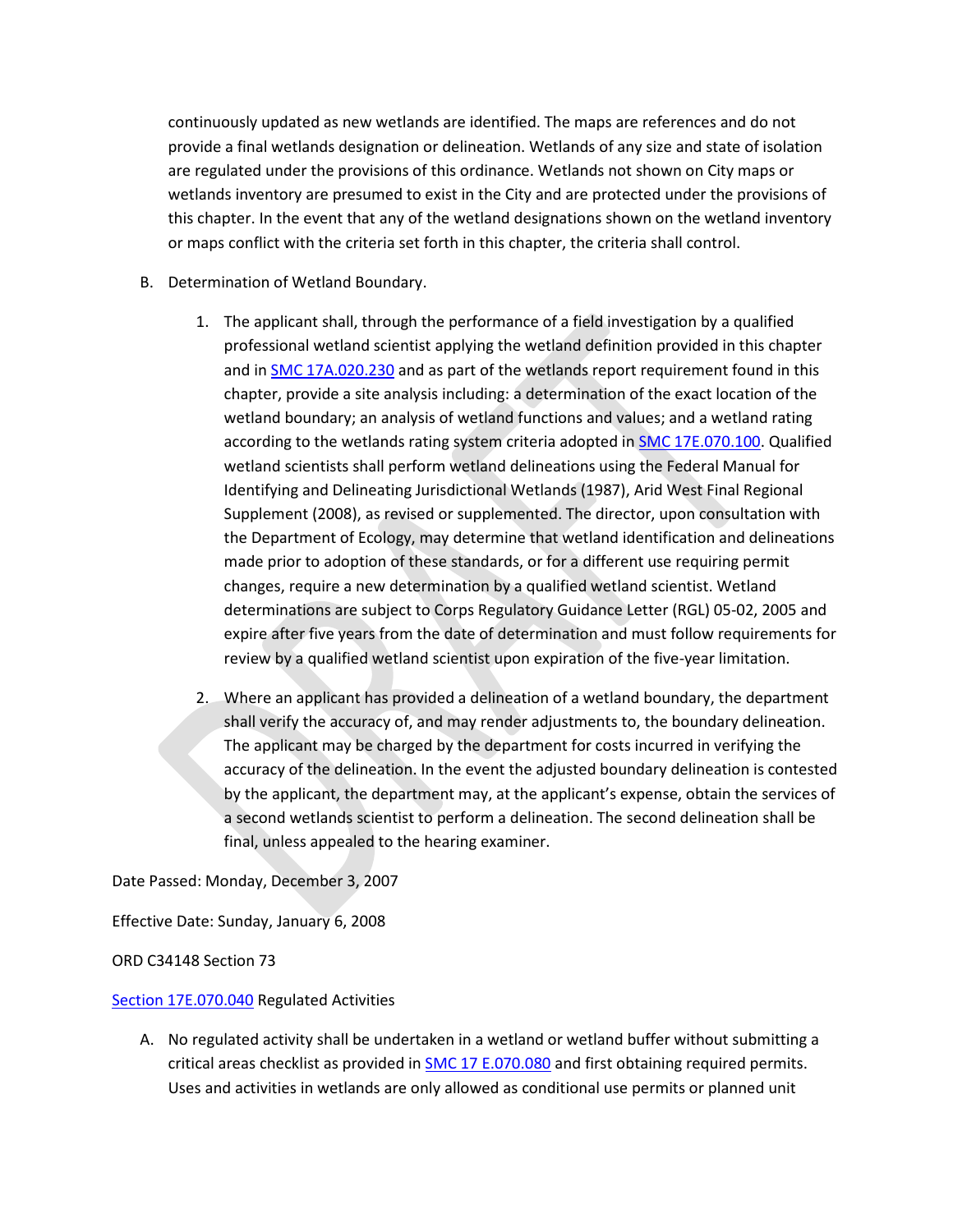developments under the provisions of the City zoning code. Unless expressly provided otherwise in this chapter, regulated activities include any of the following activities which occur in a wetland or its buffer:

- 1. Removal, excavation, grading or dredging of soil, sand, gravel or other similar materials.
- 2. Dumping, discharging or filling with any material.
- 3. Draining, flooding, or disturbing of the water level or water table.
- 4. Driving of pilings.
- 5. Placing of obstructions.
- 6. Construction, reconstruction, demolition or expansion of any structure.
- 7. The removal, cutting, clearing, harvesting, shading or intentional burning of any vegetation, including removal of snags or dead or downed woody material, or planting of non-native vegetation that would degrade the wetland, provided that these activities are not part of a forest practice governed under chapter 76.09 RCW and its rules.
- 8. Activities that restrict, increase or otherwise measurably alter the hydrology, water quality or limnology of the wetland.
- 9. Construction or installation of streets or utilities; and
- 10. Construction and maintenance of pervious trails.
- B. Where a regulated activity is proposed which would be partly inside and partly outside a wetland or wetland buffer, a wetland permit shall be required for the entire regulated activity. The standards of this chapter shall apply only to that part of the regulated activity which occurs inside the delineated boundaries of a wetland or a wetland buffer, provided all activities that occur outside a wetland or wetland buffer are prohibited from negatively impacting a wetland or wetland buffer.

Date Passed: Monday, December 3, 2007

Effective Date: Sunday, January 6, 2008

ORD C34148 Section 73

#### [Section 17E.070.050](https://my.spokanecity.org/smc/?Section=17E.070.050) Unregulated Activities

A. The following activities are exempt from the requirement to obtain a permit and are allowed within a wetland or wetland buffer to the extent that they are not prohibited by other local, state or federal law, do not degrade a wetland or wetland buffer, and are reviewed by the City prior to any action: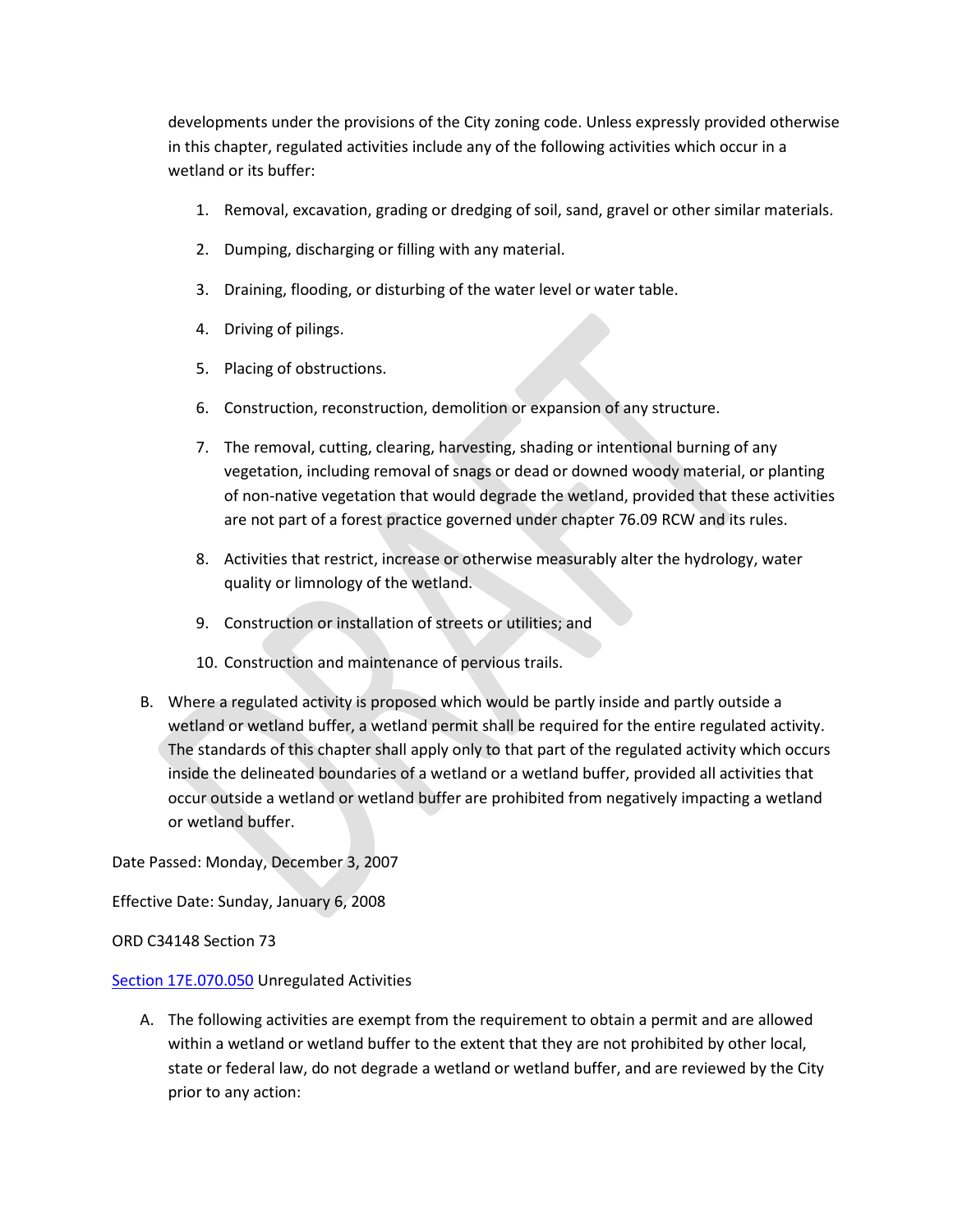- 1. Conservation or preservation of soil, water, vegetation, fish, shellfish and other wildlife including the planting of native wetland vegetation.
- 2. Activities having minimal adverse impacts on wetland buffers and no adverse impact on wetlands, including low-intensity, passive recreation activities such as short-term scientific or education activities and sport fishing or hunting.
- 3. Repair and maintenance of existing drainage ditches which are part of a nonconforming wetland use, provided no expansion or introduction of new adverse impact to the wetland takes place. Maintenance of existing drainage ditches should be limited to removing sediment to the depth recorded during the last authorized maintenance activity. The use of current best management practices is especially encouraged to improve agricultural practices in and near wetlands.
- 4. Placement of navigation aids and boundary markers.
- 5. Placement of boat mooring buoys.
- 6. Site investigative work necessary for land use application submittal such as surveys, soil logs and other related activities. Disturbance shall be minimized to the greatest extent possible. Examples of minimal impact methods include, but are not limited to, hand dug test pits or hand borings. All subsurface exploration methods shall be approved in advance by the director. In every case, wetland impacts shall be minimized and disturbed areas shall be immediately restored; and
- 7. The following activities are not subject to the provisions of this chapter provided they do not expand further into the critical area, do not alter or increase the impacts to the critical area or buffer, do not directly impact endangered species and do not increase risk to life or property. Whenever possible, maintenance activities will be confined to late summer and fall.
	- a. Operation, maintenance or repair of public rights-of-way, legally existing roads, structures or facilities and associated rights-of-way used to provide transportation, electricity, gas, water, telephone, telecommunication, sanitary sewer, stormwater treatment and other public utility;
	- b. Operation, maintenance or repair activities that do not require construction permits;
	- c. Vegetation management performed in accordance with best management practices as part of the ongoing maintenance of structures, infrastructure, or utilities, provided that such management activities are not the result of an expansion of the structure or utility.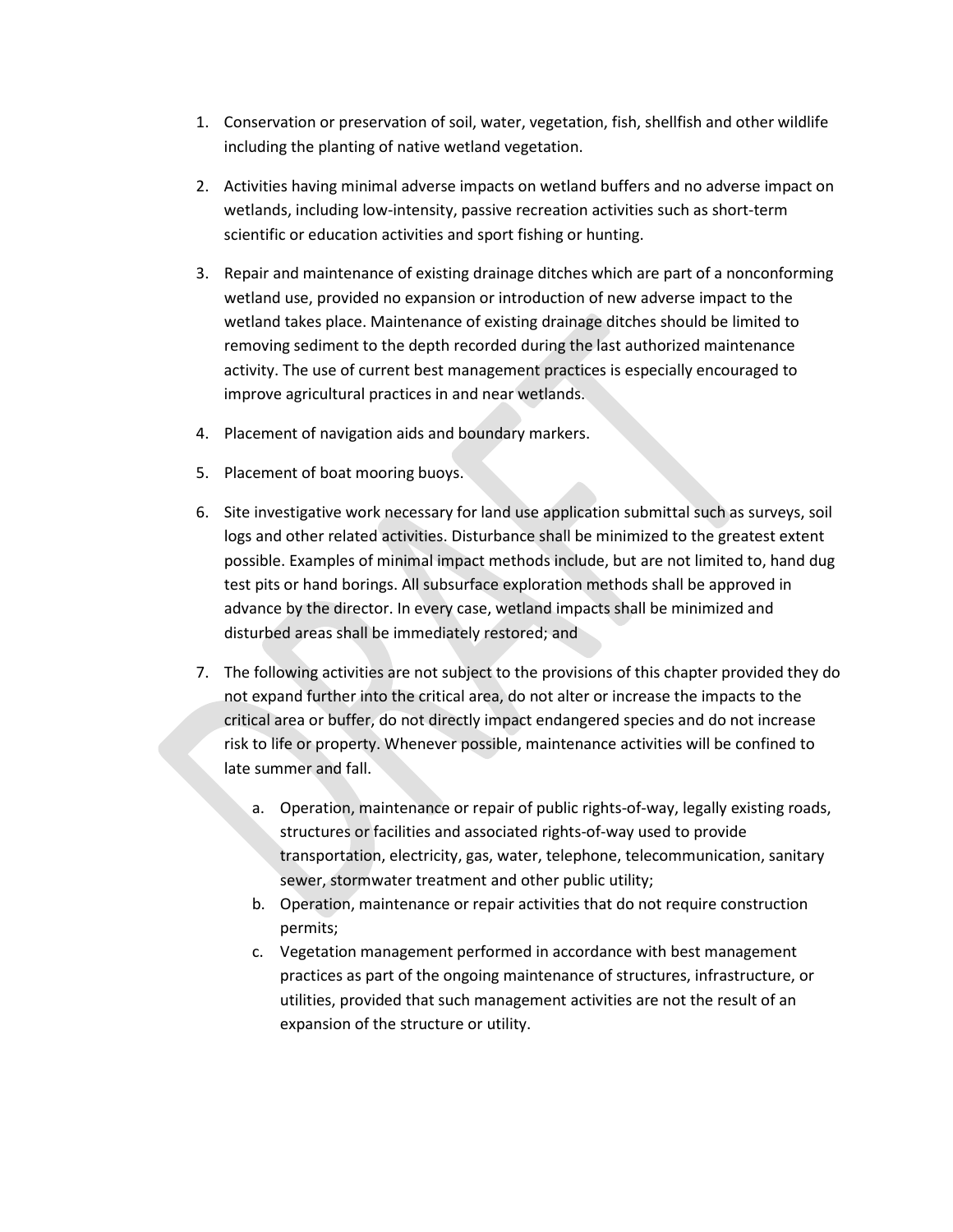B. Forest practices and conversions shall be governed by chapter 76.09 RCW and rules promulgated thereunder. This permit exemption does not apply where such activities result in the conversion of a wetland or wetland buffer to a use requiring a permit under this chapter.

Date Passed: Monday, December 3, 2007

Effective Date: Sunday, January 6, 2008

### ORD C34148 Section 73

### [Section 17E.070.060](https://my.spokanecity.org/smc/?Section=17E.070.060) Emergency Activities

- A. Notwithstanding the provisions of this chapter or any other laws to the contrary, the director may allow emergency activities if the:
	- 1. director determines that an imminent threat to public health, safety or the environment will occur if an emergency activity is not allowed; and
	- 2. threat to or loss of wetlands may occur before the normal and usual process can be followed or activities can be modified pursuant to the procedures normally required by this chapter.
- B. The exemption for emergencies should not eliminate the need for later mitigation to offset the impacts of emergency activity. Once the immediate threat has been addressed, any adverse impacts on critical areas should be minimized and mitigated.
- C. Any emergency activity allowed shall:
	- 1. incorporate to the greatest extent practicable the standards and criteria required for non-emergency activities;
	- 2. be limited in duration to the time required to complete the authorized emergency activity, not to exceed ninety days without reapplication; and
	- 3. require the restoration of any wetland altered as a result of the emergency activity within ninety days following the emergency repair, or during the growing season after the emergency repair. Procedures otherwise required by this chapter must be followed for restoration efforts required by the emergency repair in accordance with this chapter.

Date Passed: Monday, December 3, 2007

Effective Date: Sunday, January 6, 2008

ORD C34148 Section 73

[Section 17E.070.070](https://my.spokanecity.org/smc/?Section=17E.070.070) Prohibited Activities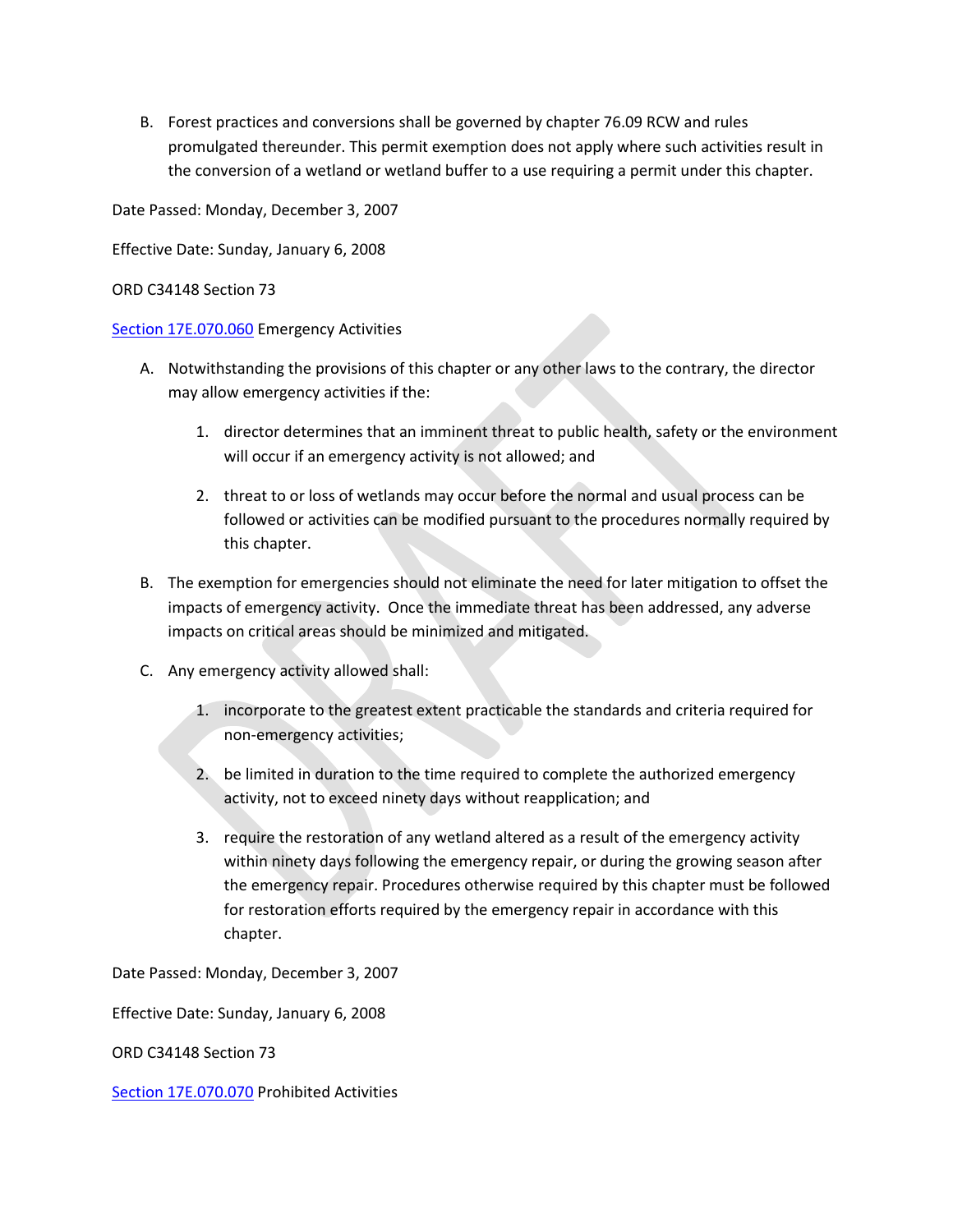Activities that are not regulated activities unde[r SMC 17E.070.040,](https://my.spokanecity.org/smc/?Section=17E.070.040) unregulated activities unde[r SMC](https://my.spokanecity.org/smc/?Section=17E.070.050)  [17E.070.050,](https://my.spokanecity.org/smc/?Section=17E.070.050) or emergency activities under **SMC 17E.070.060**, are prohibited. In order to conduct an otherwise prohibited activity in a wetland or wetland buffer, the applicant must satisfy the requirements for a reasonable use exception as described in **SMC 17E.070.120.** 

Date Passed: Monday, December 3, 2007

Effective Date: Sunday, January 6, 2008

ORD C34148 Section 73

[Section 17E.070.080](https://my.spokanecity.org/smc/?Section=17E.070.080) Application Submittal Requirements

- A. A pre-development conference is required for all regulated activities proposed in potential wetland areas and associated buffers per **SMC 17G.060**. The pre-development conference is intended to acquaint an applicant with standards, requirements, investigation procedures, best management practice and potential review procedures prior to submitting an application.
- B. All activities identified in [SMC 17E.070.040](https://my.spokanecity.org/smc/?Section=17E.070.040) shall meet the following application submittal requirements in addition to the application submittal requirements specified in other codes. The director may modify the submittal requirements based upon reasonable documentation, including BAS, needed to ensure compliance with this chapter, provided no construction activity, clearing or grading has taken place. A written summary of analysis and findings shall be included in any staff report or decision on the underlying permit.
	- 1. Wetlands Report.

This report shall include a written assessment and accompanying maps of the impacted wetland including, at a minimum, wetland delineation and rating as determined by [SMC](https://my.spokanecity.org/smc/?Section=17E.070.100)  [17E.070.100;](https://my.spokanecity.org/smc/?Section=17E.070.100) existing wetland acreage; proposed wetland impacts; alternatives to wetlands impacts; proposed wetland buffer; vegetative, faunal and hydrological characteristics; soil and substrate conditions and topographic elevations; and shall be submitted as a part of the permit application.

2. Topographic Survey.

To the extent not provided in the wetlands report, a topographic site plan, prepared and stamped by a State of Washington licensed surveyor, is required for sites that include a wetland or its buffer. The topographic site plan shall include the following existing physical elements:

a. Existing topography at two-foot contour intervals on-site, on adjacent lands within twenty-five feet of the site's property lines, and on the full width of abutting public and private rights-of-way and easements.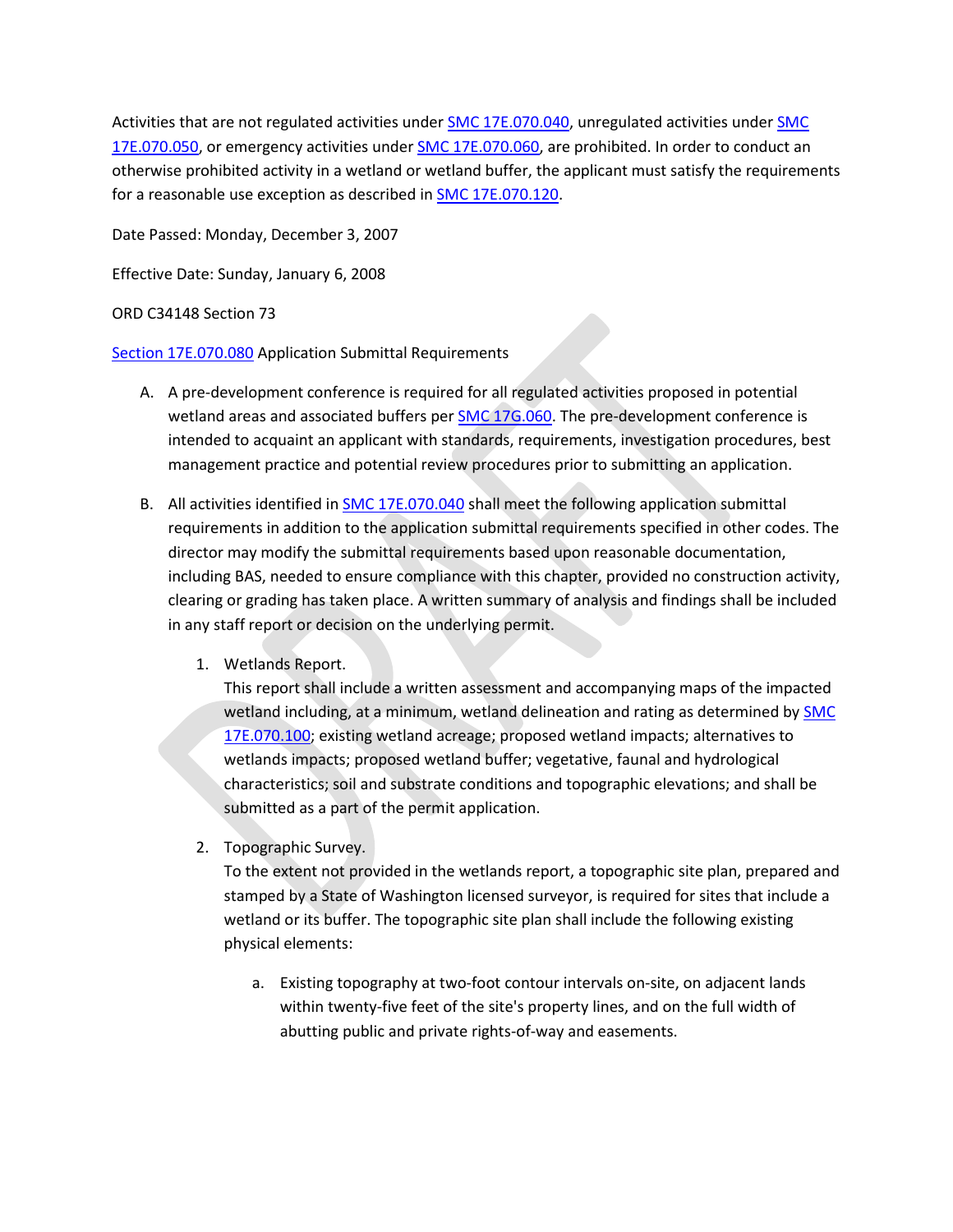- b. Terrain and stormwater-flow characteristics within the site, on adjacent sites within twenty-five feet of the site's property lines, and on the full width of abutting public and private rights-of-way and easements.
- c. Location of areas with significant amounts of vegetation, and specific location and description of all trees with trunks six inches or greater in diameter at breast height (dbh) measured four feet, six inches above the ground, and noting their species.
- d. Location and boundaries of all existing site improvements on the site, on adjacent lands within twenty-five feet of the site's property lines, and on the full width of abutting public and private rights-of-way and easements. This shall include the amounts of developmental coverage, including all impervious surfaces (noting total square footage and percentage of site occupied).
- e. Location of all ongoing grading activities as well as all natural and artificial drainage control facilities or systems in existence on the site, on adjacent lands within twenty-five feet of the site's property lines, and in the full width of abutting public and private rights-of-way and easements.
- f. Location of all existing utilities (water, sewer, gas, electric, phone, cable, etc.), both above and below ground, on the site, on adjacent lands within twenty-five feet of the site's property lines and in the full width of abutting public rights-ofway; and
- g. Additional information on existing physical elements on the site and surrounding area as required by the director to inform a complete review of a project subject to the standards of this chapter.
- 3. Additional Site Plan Information.

To the extent not provided in the wetlands report, the following site plan information shall also be required for sites that include wetlands and their buffers. Information related to the location and boundaries of wetlands and required buffer delineations shall be prepared by qualified professionals with training and experience in their respective area of expertise as demonstrated to the satisfaction of the director.

- a. Location and boundaries of all wetlands and wetland buffer on the site and on adjacent lands within twenty-five feet of the site's property lines, noting both total square footage and percentage of site.
- b. Location and identification of all wetlands within one hundred feet of the site's property lines.
- c. Location and boundaries of all proposed site improvements on the site, on adjacent lands within twenty-five feet of the site's property lines, and on the full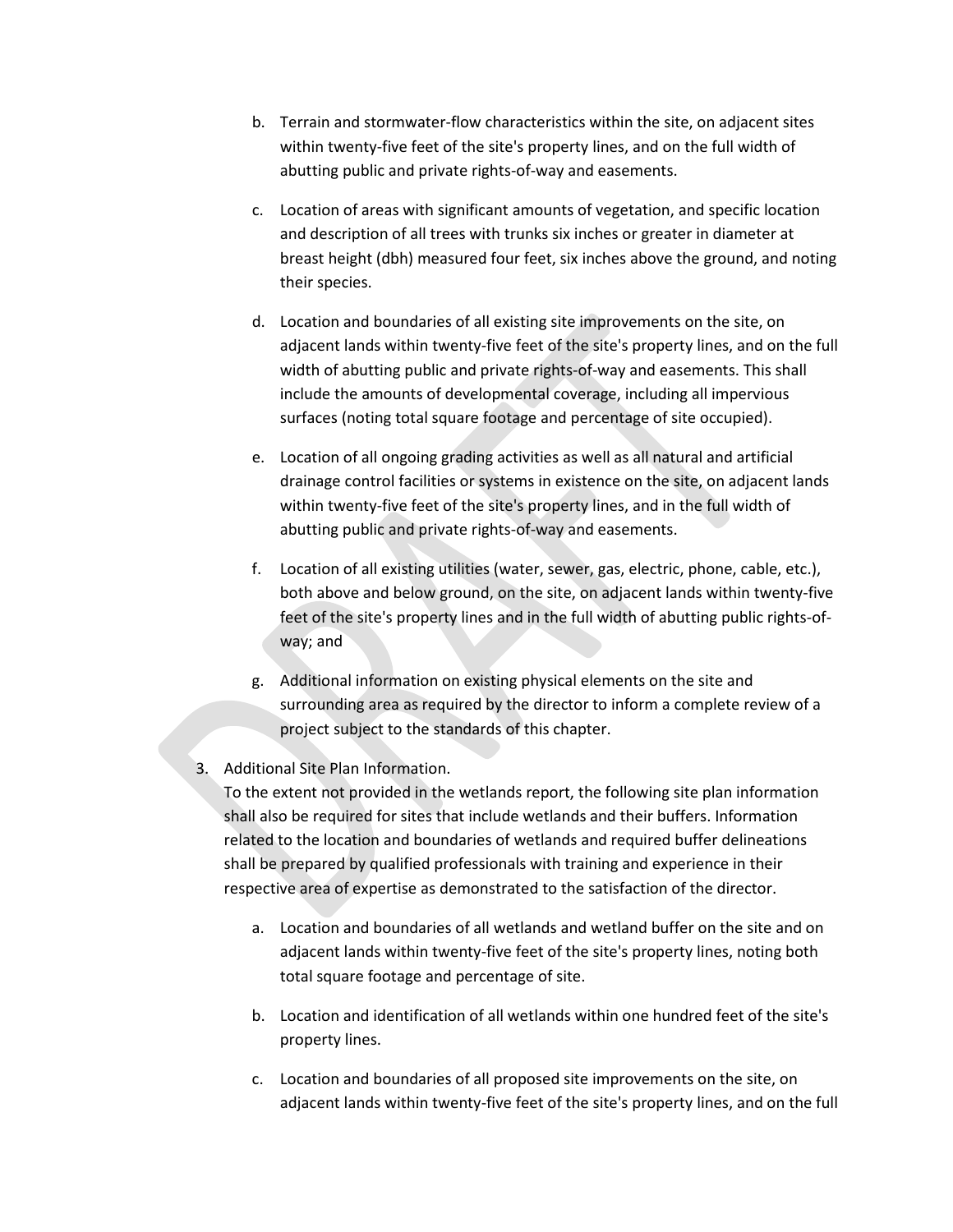width of abutting public and private rights-of-way and easements. This shall include the amount of proposed land disturbing activities, including amounts of developmental coverage, impervious surfaces and construction activity areas (noting total square footage and percentage of site occupied).

- d. Location of all proposed grading activities and all proposed drainage control facilities or systems on the site or on adjacent lands within twenty-five feet of the site's property lines, and on the full width of abutting public and private rights-of-way and easements.
- e. Location of all proposed utilities (water, sewer, gas, electric, phone, cable, etc.), both above and below ground, on the site, on adjacent lands within twenty-five feet of the site's property lines, in the full width of abutting public rights-of-way, and any proposed extension required to connect to existing utilities, and proposed methods and locations for the proposed development to hook-up to these services; and
- f. Such additional site plan information related to the proposed development as required by the director to inform a complete review of a project subject to the standards of this chapter.
- 4. Technical Reports.

To the extent not provided in the wetlands report, technical reports and other studies and submittals shall be prepared as required by the director detailing on-site soils, geology, hydrology, drainage, plant ecology and botany and other pertinent site information. The reports, studies and submittals shall be used to condition development to prevent potential harm and to protect the critical nature of the site, adjacent properties, and the drainage basin.

Date Passed: Monday, December 3, 2007

Effective Date: Sunday, January 6, 2008

ORD C34148 Section 73

[Section 17E.070.090](https://my.spokanecity.org/smc/?Section=17E.070.090) Posting, Covenants and Recording Conditions

- A. During construction, the director may require conditions to be posted on the site that are visible from public rights-of-way.
- B. The director shall require the boundaries of wetlands and their buffers and any permanent conditions imposed be legibly shown and described in a permanent covenant with the property, which must be acceptable to the director and city attorney and shall be recorded with the Spokane County auditor's office.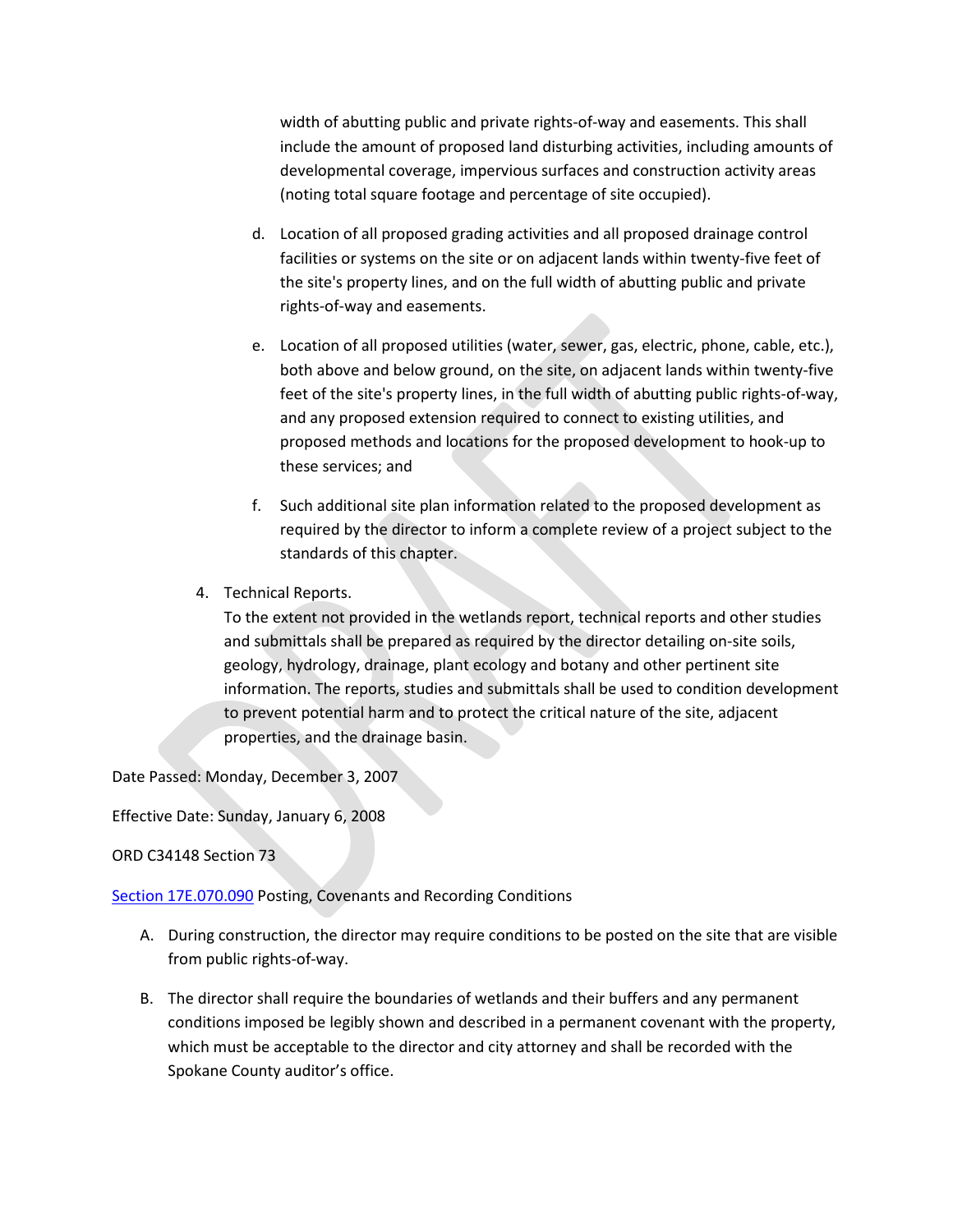- C. The covenant shall be recorded prior to the issuance of any permit or at the time a plat is recorded.
- D. The covenant shall be permanent unless a revocation is applied for that includes a wetland determination by a qualified wetland scientist that provides evidence the wetland no longer exists. The revocation application must be approved by the director in writing.
- E. The director may require placement of small permanent visible markers to delineate the areas described in subsection B of this section. Said markers shall be posted at intervals required by the director and must be perpetually maintained by the property owner. The markers shall be worded as follow or with alternative language approved by the director: "The area beyond this sign is a critical area or critical area buffer. This sensitive environment is to be protected from alteration or disturbance. Please call the City of Spokane for more information." The location of the markers shall be legibly shown and described in the permanent covenant.

Date Passed: Monday, December 3, 2007

Effective Date: Sunday, January 6, 2008

ORD C34148 Section 73

[Section 17E.070.100](https://my.spokanecity.org/smc/?Section=17E.070.100) Wetlands Rating System

- A. Wetlands shall be rated according to the Washington State department of ecology wetland rating system found in the Washington State Wetlands Rating System for Eastern Washington (2014) as revised. These rating system documents contain the definitions and methods for determining if the criteria in subsections B through E of this section below are met. In using the rating system the City will not consider aspen-dominated forested wetlands larger than onefourth acre to be Category I Wetlands unless they also meet one or more of the other criteria for a Category I Wetland.
- B. Category I Wetlands.
	- 1. These wetlands are not common and make up a small percentage of wetlands in the region. Category I wetlands are those that exhibit these primary characteristics:
		- a. Represent a unique or rare wetland type.
		- b. Are more sensitive to disturbance than most wetlands.
		- c. Are relatively undisturbed and contain ecological attributes that are impossible to replace within a human lifetime; and
		- d. Provide a high level of function.
	- 2. In eastern Washington Category I Wetlands include but are not limited to the following examples: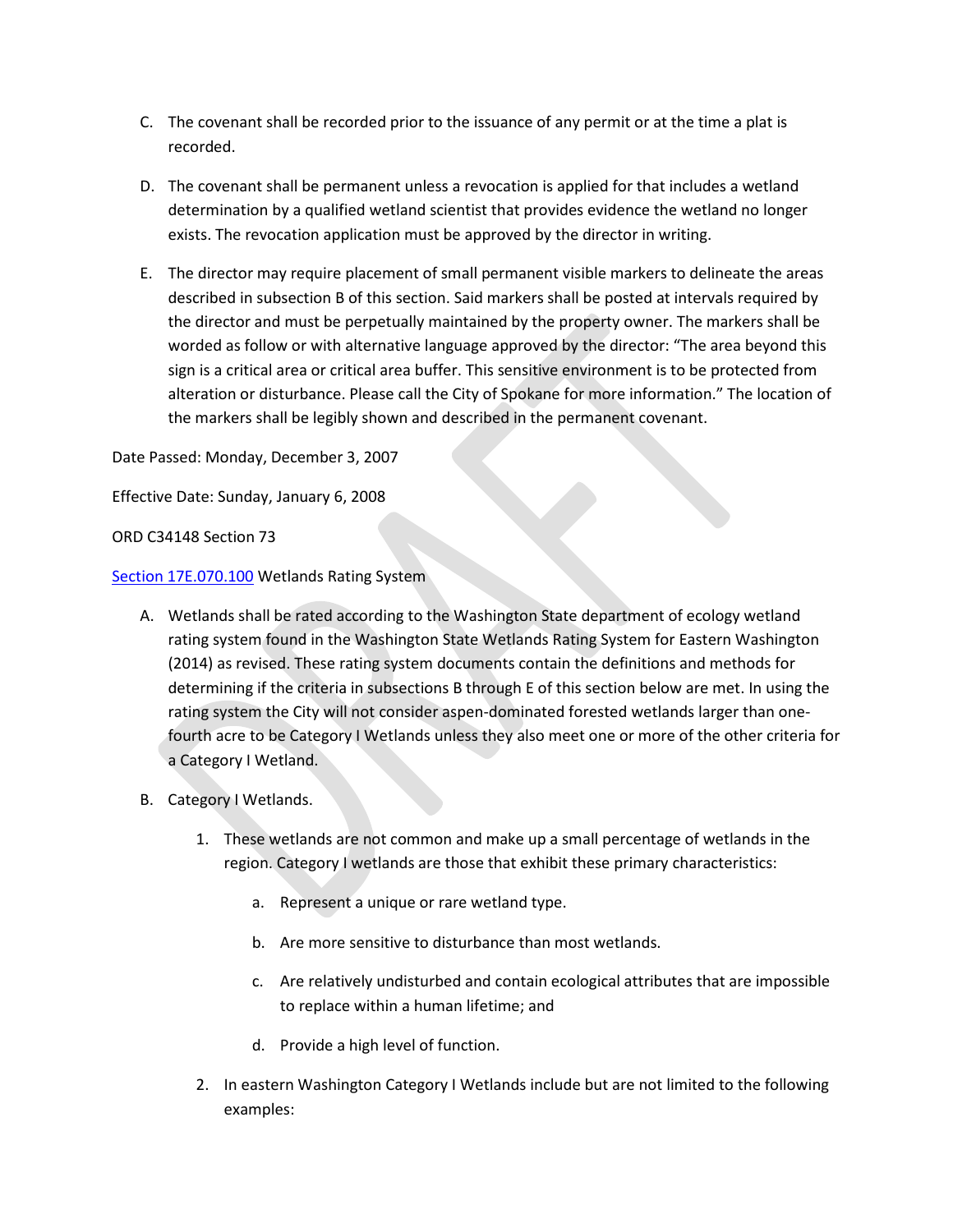- a. Alkali wetlands.
- b. Wetlands of High Conservation Value (formerly called Natural Heritage Wetlands).
- c. Bogs and Calcareous Fens.
- d. Mature and old-growth forested wetlands over one-fourth acre with slow growing trees; and
- e. Wetlands that perform functions at high levels (scores of twenty-two points or more).
- C. Category II Wetlands.

Category II wetlands are difficult, although not impossible, to replace and provide high levels of some functions. These wetlands occur more commonly than Category I wetlands, but still need a relatively high level of protection. Category II wetlands include:

- 1. forested wetlands in the floodplains of rivers;
- 2. mature and old-growth forested wetlands over one-fourth acre with fast growing trees;
- 3. vernal pools; and
- 4. wetlands that perform functions well (scores between nineteen and twenty-one points).
- D. Category III Wetlands.

Category III wetlands generally have been disturbed in some ways, and are often smaller, less diverse and/or more isolated from other natural resources in the landscape than Category II wetlands and may not need as much protection as Category I and II Wetlands. Category III wetlands are:

- 1. vernal pools that are isolated, and
- 2. wetlands with a moderate level of function (between sixteen and eighteen points).
- E. Category IV Wetlands.

Category IV wetlands have the lowest levels of function (less than sixteen points) and are often heavily disturbed. These are wetlands that may be replaced and in some cases improved. These wetlands may provide some important function, and also need to be protected. Category IV wetlands are comprised of one vegetative class other than the forested wetland class.

Date Passed: Monday, December 3, 2007

Effective Date: Sunday, January 6, 2008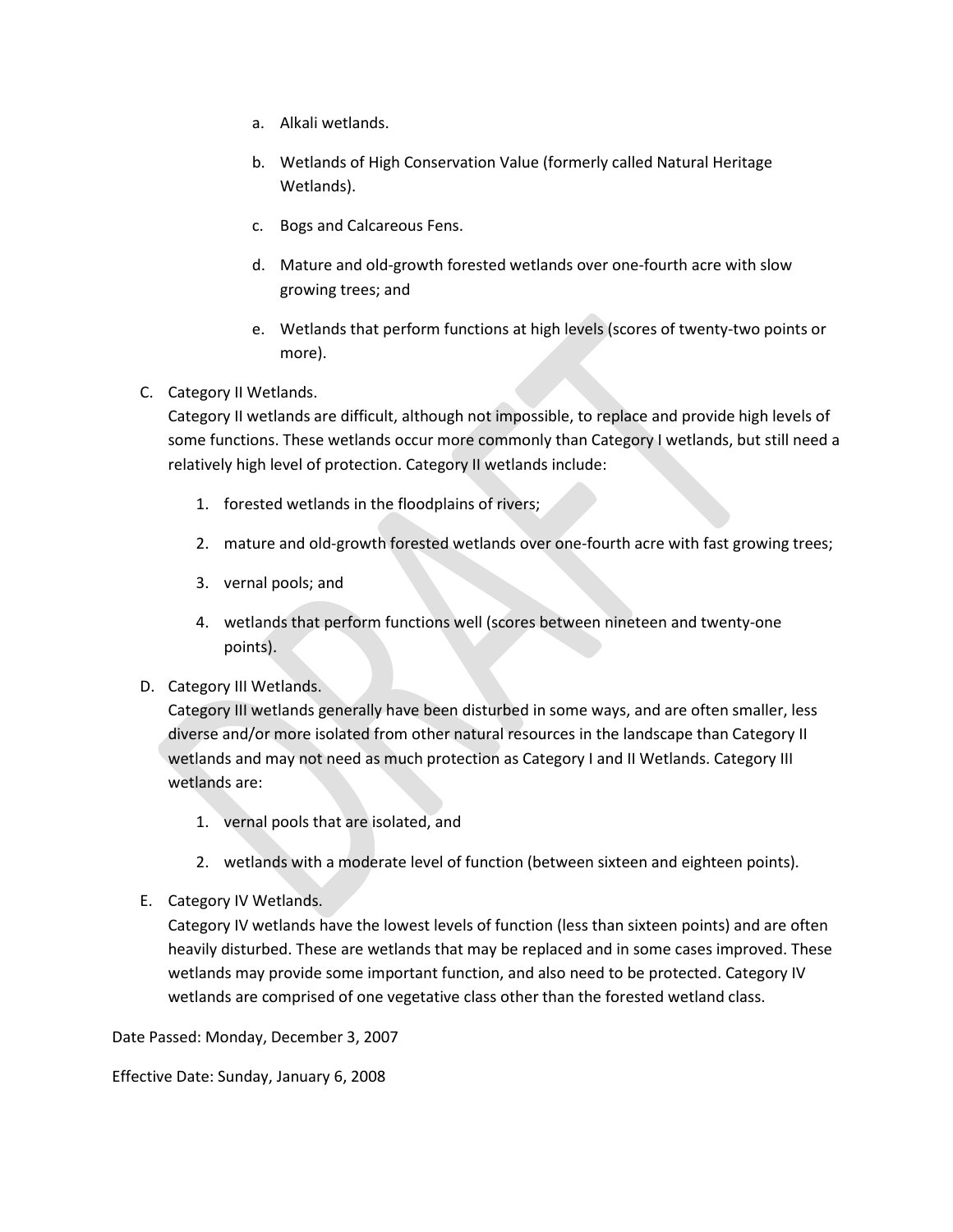#### ORD C34148 Section 73

#### [Section 17E.070.110](https://my.spokanecity.org/smc/?Section=17E.070.110) Wetland Buffers

A. Standard Buffer Zone Widths.

Wetland buffer zones shall be required for all regulated activities adjacent to wetlands. Any wetland created, restored or enhanced as compensation for approved wetland alterations shall also include the standard buffer required for the category of the created, restored or enhanced wetland. All buffers shall be measured from the wetland boundary as surveyed in the field pursuant to the requirements of [SMC 17E.070.030.](https://my.spokanecity.org/smc/?Section=17E.070.030) The width of the wetland buffer zone shall be determined according to the rating assigned to the wetland in accordance with SMC [17E.070.100](https://my.spokanecity.org/smc/?Section=17E.070.100) and consistent with Wetlands in Washington State, Volume 2, Protecting and Managing Wetlands, Guidance on Buffers and Ratios (Appendix 8-D) as revised, for wetland category, intensity of impacts, wetland functions, habitat scores or special characteristics. Standard buffer widths will be determined based on an evaluation of the following:

- 1. Conditions of the wetland.
- 2. Conditions of the buffer.
- 3. Proposed land uses adjacent to the buffer; and
- 4. The functions intended to be protected.
- B. Wildlife habitat function is the most susceptible to developmental change and requires the greatest buffer protection. Protection of wildlife habitat functions require twenty-five to seventy-five feet for wetlands with minimal habitat functions and low intensity land uses adjacent to the wetlands, fifty to two hundred feet for wetlands with moderate habitat function and moderate or high intensity land use adjacent to the wetlands, and one hundred fifty to two hundred fifty plus feet for wetlands with high habitat functions depending on the intensity of the adjacent land use. The width of the wetland buffer zone shall be determined from one of the following two alternatives:
	- 1. Alternative 1.

Unless [SMC 17E.070.110\(3\)](https://my.spokanecity.org/smc/?Section=17E.070.110) (Table 17E.070.110-4) applies, width based solely on wetland category as follows:

| Table 17E.070.110-1 |                     |  |  |
|---------------------|---------------------|--|--|
| <b>Wetland</b>      | <b>Buffer Width</b> |  |  |
| <b>Category</b>     | (feet)              |  |  |
|                     |                     |  |  |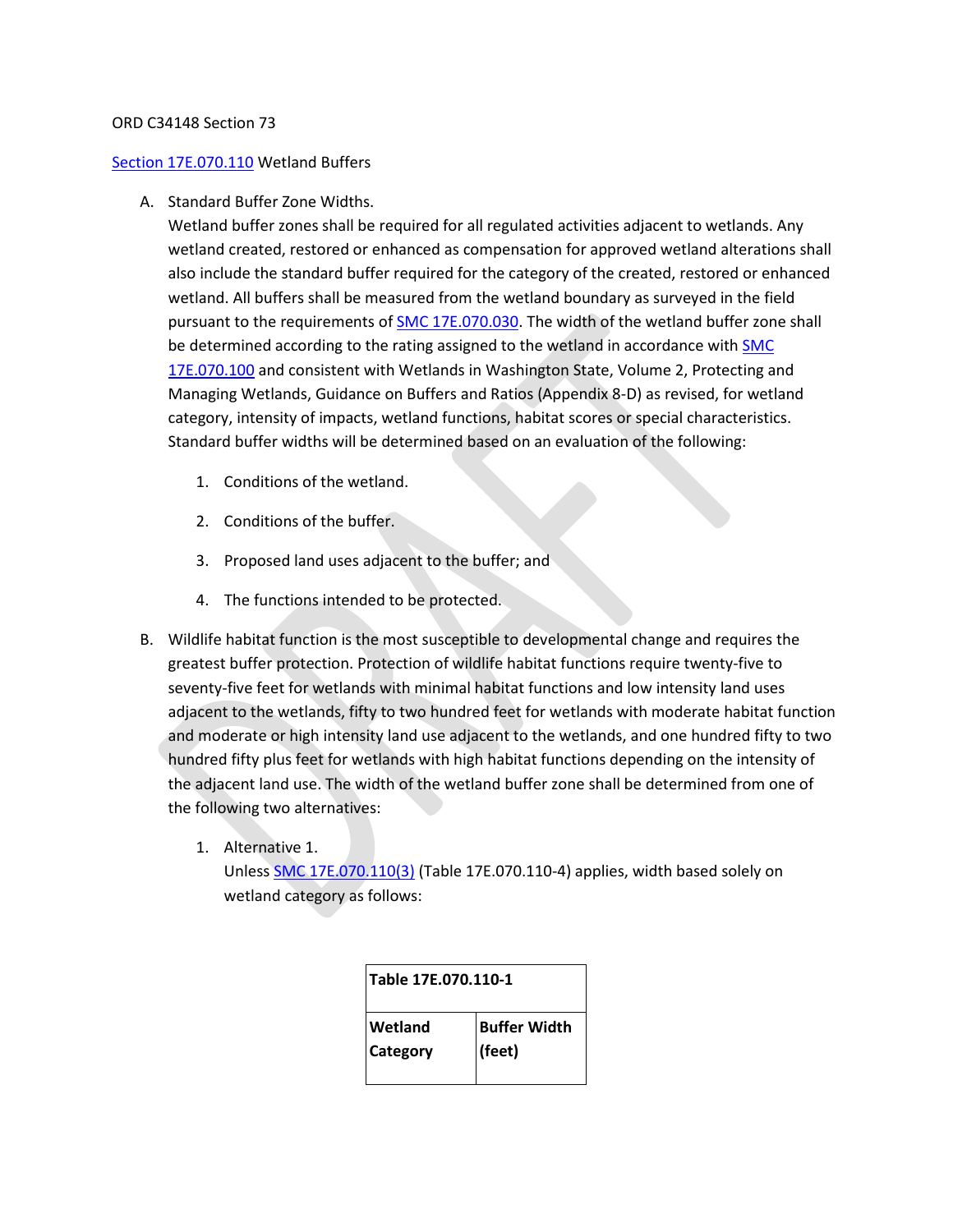| Type I   | 250 |
|----------|-----|
| Type II  | 200 |
| Type III | 150 |
| Type IV  | 50  |

2. Alternative 2.

Alternative 2 provides three buffer widths based on habitat scores. Habitat score refers to the quality of physical structures such as vegetation, open water and connections to other wildlife habitats that are necessary for a wide range of species, including birds, mammals, and amphibians. Where more than one width applies based on score for function or based on special characteristics, the calculation providing the widest buffer shall be used. Widths are based on wetland category, intensity of impacts from proposed changes in land use, and wetland functions or special characteristics. Land use intensity shall be determined as follows:

| Table 17E.070.110-2. Types of proposed land use that can result in high,<br>moderate, and low levels of impacts to adjacent wetlands. |                                                                                             |  |  |  |
|---------------------------------------------------------------------------------------------------------------------------------------|---------------------------------------------------------------------------------------------|--|--|--|
| in Land Use                                                                                                                           | Impact from Proposed Change Types of Land Use Based on Common Zoning<br><b>Designations</b> |  |  |  |
| High                                                                                                                                  | Commercial, Industrial and Institutional<br>Residential (more than 1 unit/acre)             |  |  |  |
|                                                                                                                                       | High-intensity Recreation (golf courses, ball fields,<br>etc.)                              |  |  |  |
|                                                                                                                                       | Conversion to High Intensity Agricultural (dairies,<br>nurseries, greenhouses, etc.)        |  |  |  |
|                                                                                                                                       | <b>Hobby Farms</b>                                                                          |  |  |  |
| Moderate                                                                                                                              | Residential (1 unit/acre or less)                                                           |  |  |  |
|                                                                                                                                       | Moderate-intensity Active Open Space (parks with<br>biking, jogging, etc.)                  |  |  |  |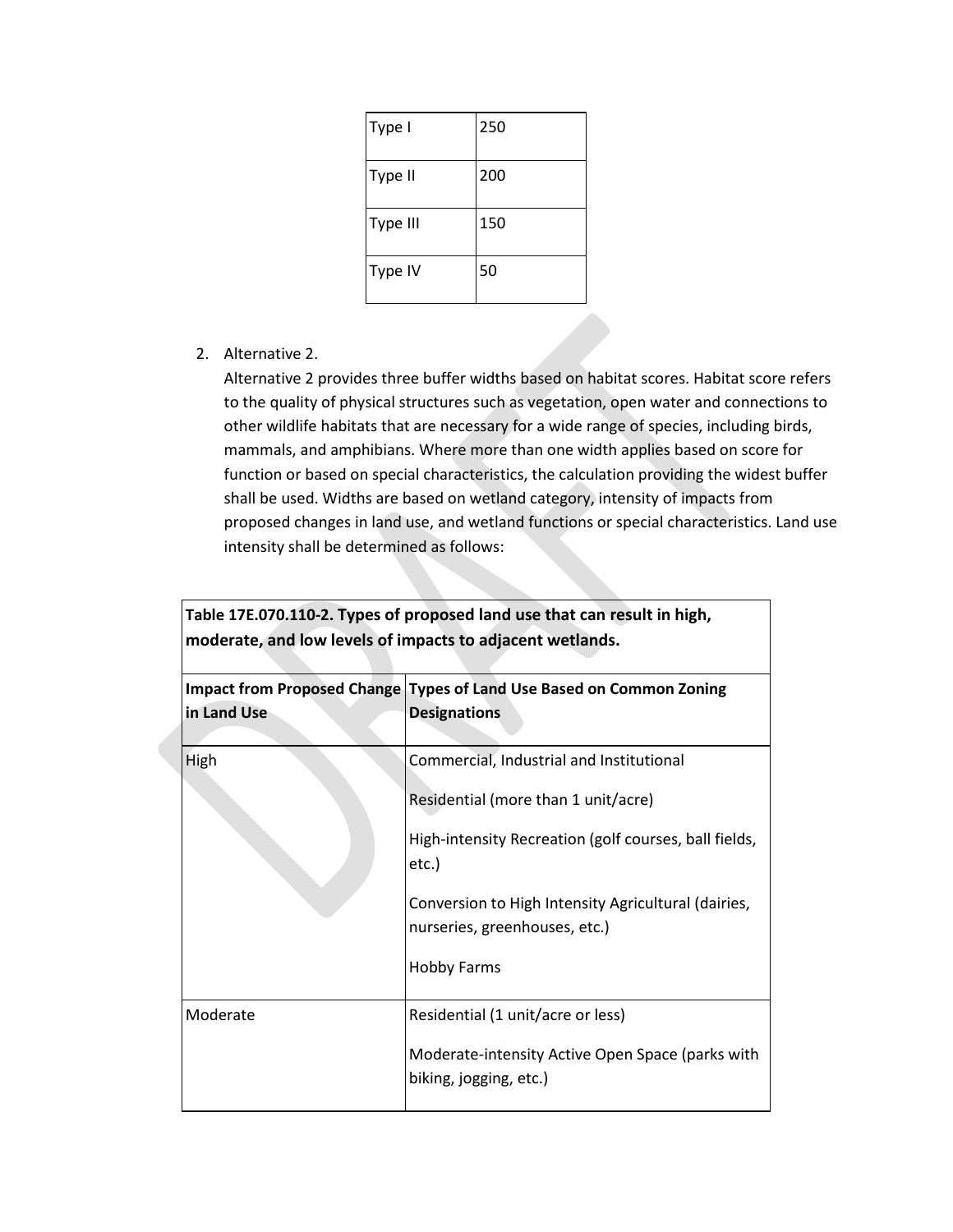|     | Conversion to Moderate Intensity Agriculture<br>(orchards, hay fields, etc.) |  |  |
|-----|------------------------------------------------------------------------------|--|--|
|     | <b>Paved Trails</b>                                                          |  |  |
|     | <b>Building of Logging Roads</b>                                             |  |  |
|     | Utility Corridor With Access/Maintenance Road                                |  |  |
|     | Forestry (cutting of trees only)                                             |  |  |
| Low | Passive Open Space (hiking, bird-watching, etc.)                             |  |  |
|     | <b>Unpaved Trails</b>                                                        |  |  |
|     | Utility Corridor Without Road or Vegetation<br>Management                    |  |  |



| Table 17 E.070.110-3 |               |                 |               |  |
|----------------------|---------------|-----------------|---------------|--|
| Category of          | Land Use with | Land Use with   | Land Use with |  |
| Wetland              | Low Impact    | Moderate Impact | High Impact   |  |
|                      | $125$ ft      | $190$ ft        | 250 ft        |  |
|                      | $100$ ft      | $150$ ft        | $200$ ft      |  |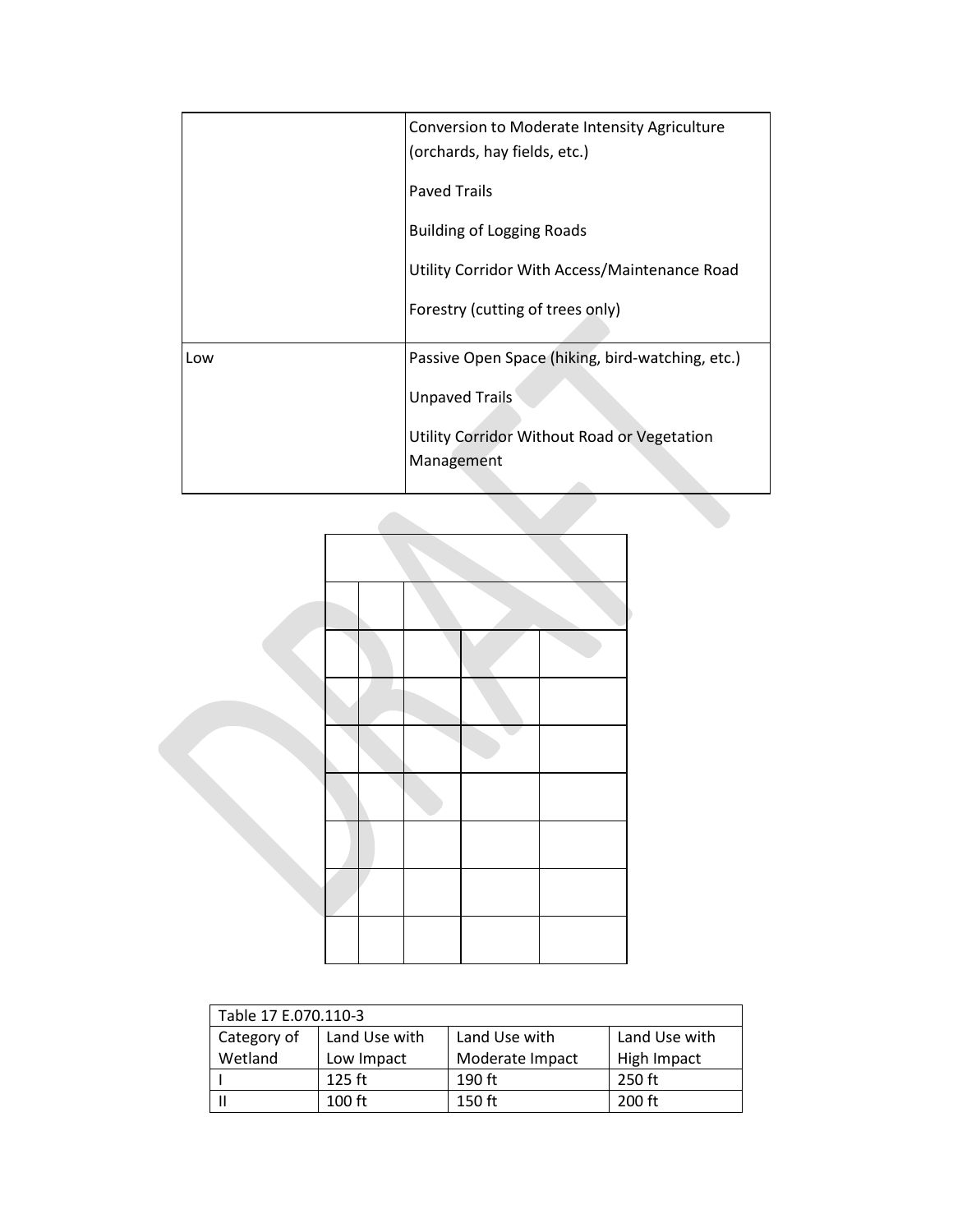| $\mathsf{III}$<br> | 75 ft            | 110 ft | 150 ft |
|--------------------|------------------|--------|--------|
| IV                 | 25 <sub>ft</sub> | 40 ft  | 50 ft  |

3. If a Type I wetland is classified with at least one of the following special characteristics the following buffer table shall apply:

| Table 17E.070.110-4                |                                      |                                   |  |  |  |
|------------------------------------|--------------------------------------|-----------------------------------|--|--|--|
| <b>Wetland Characteristics</b>     | <b>Buffer Widths by Impact of</b>    | <b>Other Measures Recommended</b> |  |  |  |
|                                    | <b>Proposed Land Use (apply most</b> | for Protection                    |  |  |  |
|                                    | protective if more than one          |                                   |  |  |  |
|                                    | criterion is met)                    |                                   |  |  |  |
| Wetlands of High Conservation      | Low - 125 ft                         | No additional surface discharges  |  |  |  |
| Value                              | Moderate - 190 ft                    | to wetland or its tributaries     |  |  |  |
|                                    | $High - 250 ft$                      | No septic systems within 300 ft   |  |  |  |
|                                    |                                      | Restore degraded parts of buffer  |  |  |  |
| <b>Bogs</b>                        | Low - 125 ft                         | No additional surface discharges  |  |  |  |
|                                    | Moderate - 190 ft                    | to wetland or its tributaries     |  |  |  |
|                                    | High $-250$ ft                       | Restore degraded parts of buffer  |  |  |  |
| Forested                           | Buffer size to be based on score     | If forested wetland scores high   |  |  |  |
|                                    | for habitat functions or water       | for habitat, need to maintain     |  |  |  |
|                                    | quality functions                    | connectivity to other natural     |  |  |  |
|                                    |                                      | areas                             |  |  |  |
|                                    |                                      | Restore degraded parts of buffer  |  |  |  |
| Alkali                             | Low $-100$ ft                        | No additional surface discharges  |  |  |  |
|                                    | Moderate - 150 ft                    | to wetland or its tributaries     |  |  |  |
|                                    | High $-200$ ft                       | Restore degraded parts of buffer  |  |  |  |
| High level of function for habitat | $Low - 100$ ft                       | Maintain connections to other     |  |  |  |
| (score for habitat 8 - 9 points)   | Moderate - 150 ft                    | habitat areas                     |  |  |  |
|                                    | $High - 200 ft$                      | Restore degraded parts of buffer  |  |  |  |
| Moderate level of function for     | $Low - 75$ ft                        | No recommendations at this        |  |  |  |
| habitat (score for habitat 5 - 7   | Moderate - 110 ft                    | time                              |  |  |  |
| points)                            | $High - 150$ ft                      |                                   |  |  |  |
| High level of function for water   | Low $-50$ ft                         | No additional surface discharges  |  |  |  |
| quality improvement (8 - 9         | Moderate - 75 ft                     | of untreated runoff               |  |  |  |
| points) and low for habitat (less  | $High - 100$ ft                      |                                   |  |  |  |
| than 5 points)                     |                                      |                                   |  |  |  |
| Not meeting any of the above       | $Low - 50$ ft                        | No recommendations at this        |  |  |  |
| characteristics                    | Moderate - 75 ft                     | time                              |  |  |  |
|                                    | $High - 100$ ft                      |                                   |  |  |  |

# C. Increased Wetland Buffer Zone Width.

The City may require increased buffer zone widths on a case-by-case basis as determined by the director when a larger buffer is necessary to protect wetland functions and values. This determination shall be supported by appropriate documentation showing that it is reasonably related to protection of the functions and values of the wetland. The documentation must include but not be limited to the following criteria: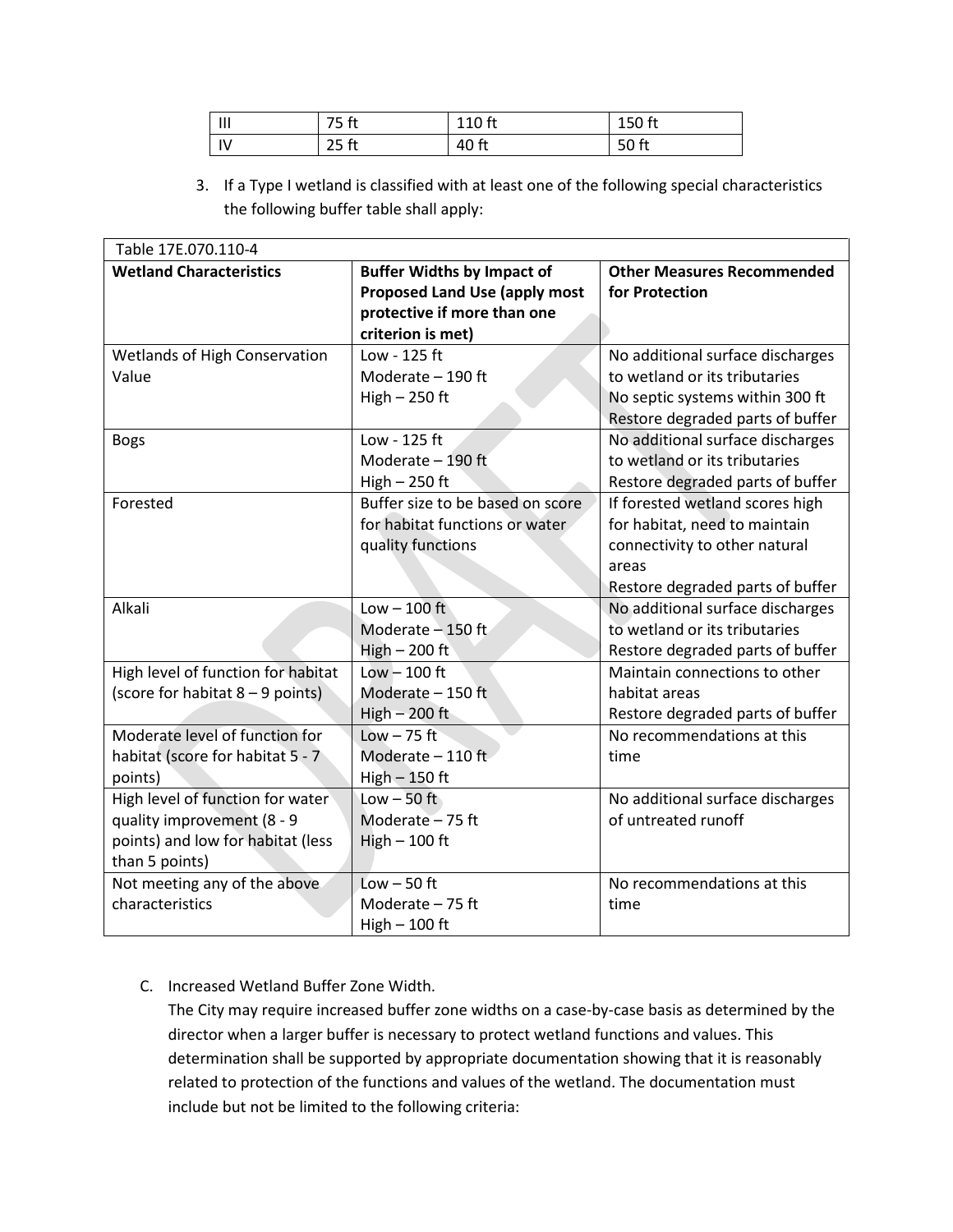- 1. The wetland is used by a plant or animal species listed by the federal government or the state as endangered, threatened, sensitive or documented priority species or habitats, or essential or outstanding potential habitat for those species, or has unusual nesting or resting sites such as heron rookeries or raptor nesting trees; or
- 2. The adjacent land is susceptible to severe erosion and erosion control measures will not effectively prevent adverse wetland impacts; or
- 3. The adjacent land has minimal vegetative cover or slopes greater than thirty percent.

# D. Reduction of Standard Wetland Buffer Zone Width.

The City may reduce the standard wetland buffer zone width on a case-by-case basis as determined by the director, consistent with Wetlands in Washington State, Volume 2, Protecting and Managing Wetlands, Guidance on Buffers and Ratios (Appendix 8-D) as revised, for wetlands that score:

- 1. moderate or high for habitat (five points or more for the habitat functions) the width of the buffer can be reduced if the following criteria are met:
	- a. a relatively undisturbed vegetative corridor of at least one hundred feet in width is protected between the wetland and any other priority habitats; and
	- b. the protected area is preserved by means of easement, covenant or other measure;
	- c. measures identified in [SMC 17E.070.110\(D\)\(2\)](https://my.spokanecity.org/smc/?Section=17E.070.110) (Table 17E.070.110-5) are taken to minimize the impact of any proposed land use or activity.
- 2. less than five points for habitat, the buffer width can be reduced to that required for moderate land-use impacts by applying the following measures to minimize the impacts of the proposed land uses or activities:

| Table 17E.070.110-5 |                                                                                                                                                                                                                       |
|---------------------|-----------------------------------------------------------------------------------------------------------------------------------------------------------------------------------------------------------------------|
| <b>Disturbance</b>  | <b>Examples of Measures Used to Minimize Impacts</b>                                                                                                                                                                  |
| Light               | Direct lights away from wetland                                                                                                                                                                                       |
| <b>Noise</b>        | Locate activity that generates noise away from wetland                                                                                                                                                                |
| <b>Toxic Runoff</b> | Route all new untreated runoff away from wetland while<br>ensuring wetland is not dewatered, establish covenants<br>limiting use of pesticides within one hundred fifty feet, may<br>apply integrated pest management |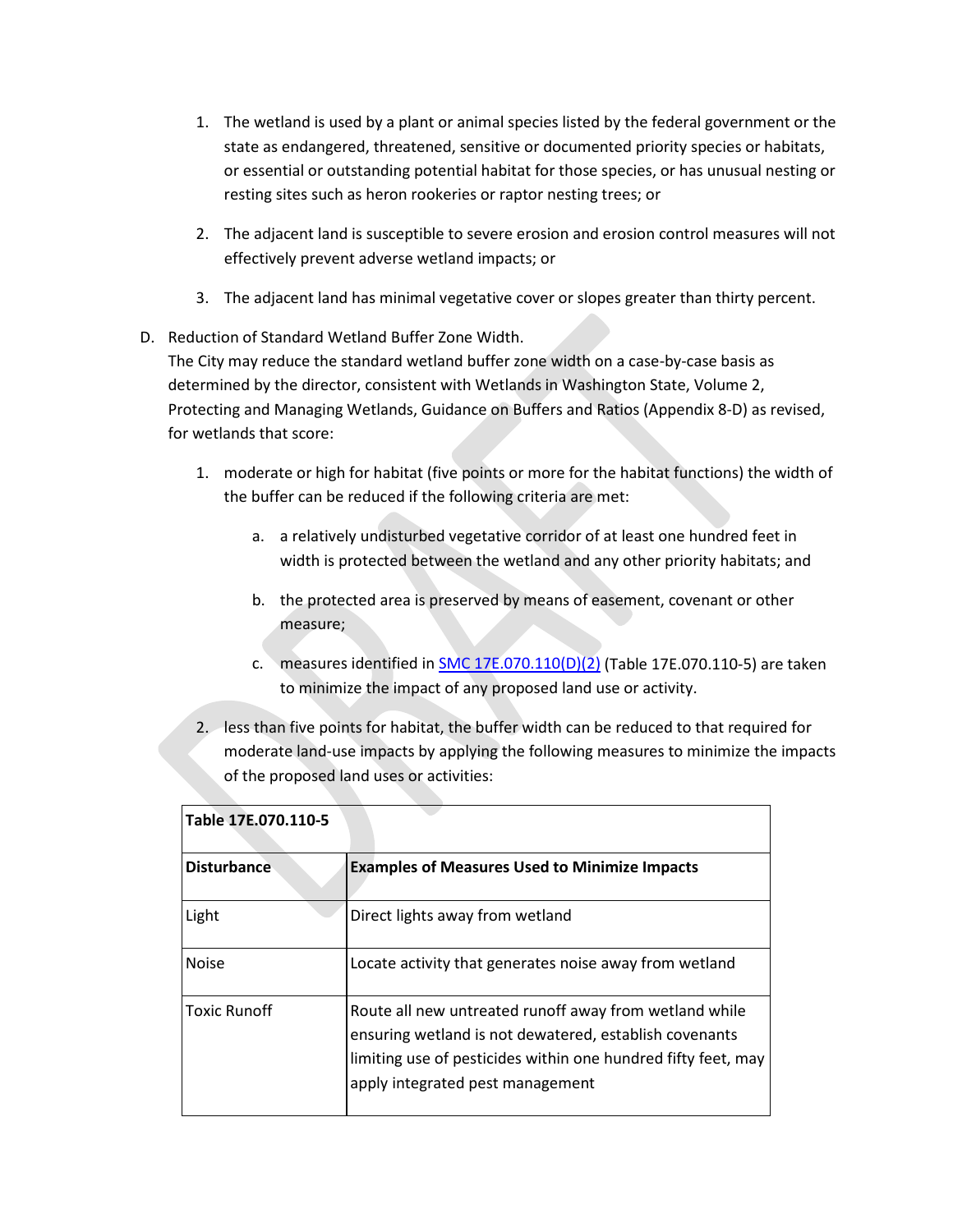| Stormwater Runoff         | Retrofit stormwater detention and treatment for roads and<br>existing adjacent development, prevent channelized flow<br>from lawns that directly enters buffer |
|---------------------------|----------------------------------------------------------------------------------------------------------------------------------------------------------------|
| Change in Water<br>Regime | Infiltrate or treat, detain, and disperse into buffer new<br>runoff from impervious surfaces and new lawns                                                     |
| Pets and Human            | Use privacy fencing; plant dense vegetation to delineate                                                                                                       |
| Disturbance               | buffer edge and to discourage disturbance using vegetation<br>appropriate for the ecoregion; place wetland and its buffer<br>in a separate tract               |
|                           |                                                                                                                                                                |
| Dust                      | Use best management practices to control dust                                                                                                                  |

# E. Standard Buffer Width Averaging.

Wetlands may contain significant variations in sensitivity due to existing physical characteristics that may justify buffer width averaging. Standard wetland buffer zones may be modified by averaging buffer widths or a combination of averaging and reduction. Wetland buffer width averaging shall be allowed only where the applicant demonstrates all of the following:

- 1. Averaging will provide the necessary biological, chemical and physical support necessary to protect the wetland in question, taking into account the type, intensity, scale and location of the proposed land use.
- 2. The land uses causing the least disturbance would be located adjacent to areas where buffer width is reduced and that such land uses are guaranteed in perpetuity by covenant, deed restriction, easement or other legally binding mechanism.
- 3. The total area contained within the wetland buffer after averaging is not less than that contained with the standard buffer prior to averaging. In no instance shall the buffer width be reduced by more than fifty percent of the standard buffer or be less than twenty-five feet.
- F. Wetland Buffer Maintenance.

Except as otherwise specified wetland buffer zones shall be retained in their natural condition and free from mowing or other cutting activity, except for the removal of noxious weeds. Where buffer disturbances have occurred before or during construction, revegetation with native vegetation shall be required.

G. Permitted Uses in a Wetland Buffer Zone. Regulated activities shall not be allowed in a buffer zone except for the following: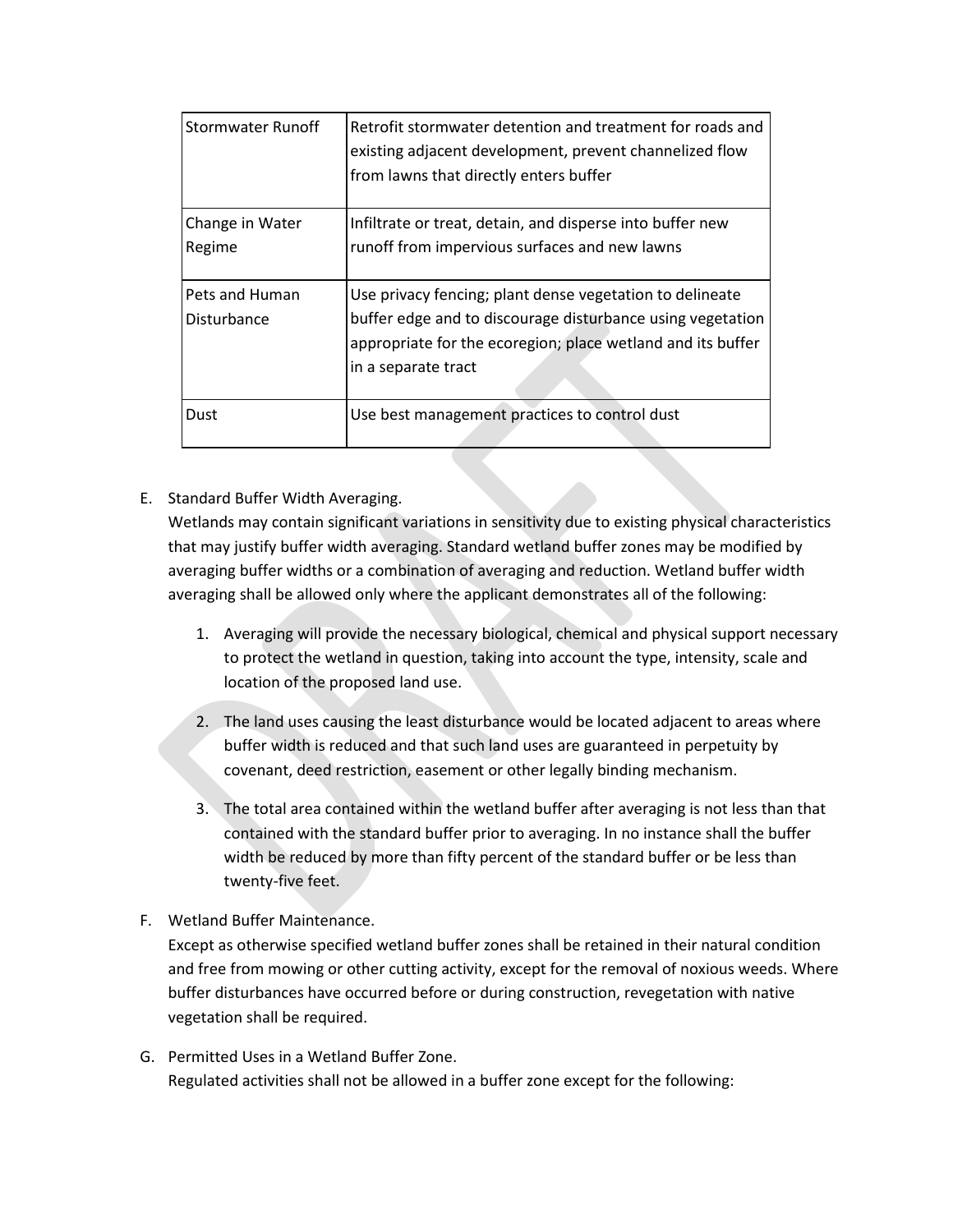- 1. Activities having minimal adverse impacts on buffers and no adverse impacts on wetlands. These may include low-intensity, passive recreational activities such as trails, non-permanent wildlife watching blinds, short-term scientific or education activities, and sport fishing or hunting. Pervious pedestrian trails may be allowed in a wetland for minor crossings only and with minimal impacts. Trails may be allowed in the outer twenty-five percent of a wetland buffers and should be designed to avoid removal of significant trees. Such trails are limited to no more than five feet in width.
- 2. Stormwater management facilities, including biofiltration swales, designed according to the City of Spokane Stormwater Management Manual as revised, and [chapter 17D.060](https://my.spokanecity.org/smc/?Chapter=17D.060)  [SMC,](https://my.spokanecity.org/smc/?Chapter=17D.060) Stormwater Facilities, if no reasonable alternative on-site location is available within the meaning of **SMC 17E.070.130**, and if sited and designed so that the buffer zone as a whole provides the necessary biological, chemical and physical protection to the wetland in question, taking into account the scale and intensity of the proposed land use. Biofiltration swales will take into account the scale and intensity of the proposed land use, be located in the outer twenty-five percent of a Category III or IV wetland buffer provided that no other location is feasible, and will not degrade the functions and values of the wetland or its buffer.
- H. Structural Setbacks from Buffers.

Unless otherwise provided, buildings and other accessory structures shall be set back a distance of ten feet from the edges of all delineated critical area buffers protecting fish and wildlife habitat conservation and wetland protection areas. The director may reduce the structural setback limit by up to five feet if construction, operation and maintenance of the building do not create a risk of negative impacts on the adjacent buffer area. Approval of a reduction of the structural setback from the buffer line shall be provided in writing by the director. The following uses may be allowed in the structural setback area:

- 1. Landscaping.
- 2. Uncovered decks.
- 3. Roof eaves and overhangs, maximum of twenty-four inches.
- 4. Pervious unroofed stairways and steps.
- 5. Impervious ground surfaces, such as driveways and patios.

Date Passed: Monday, December 3, 2007

Effective Date: Sunday, January 6, 2008

ORD C34148 Section 73

[Section 17E.070.120](https://my.spokanecity.org/smc/?Section=17E.070.120) Reasonable Use Exceptions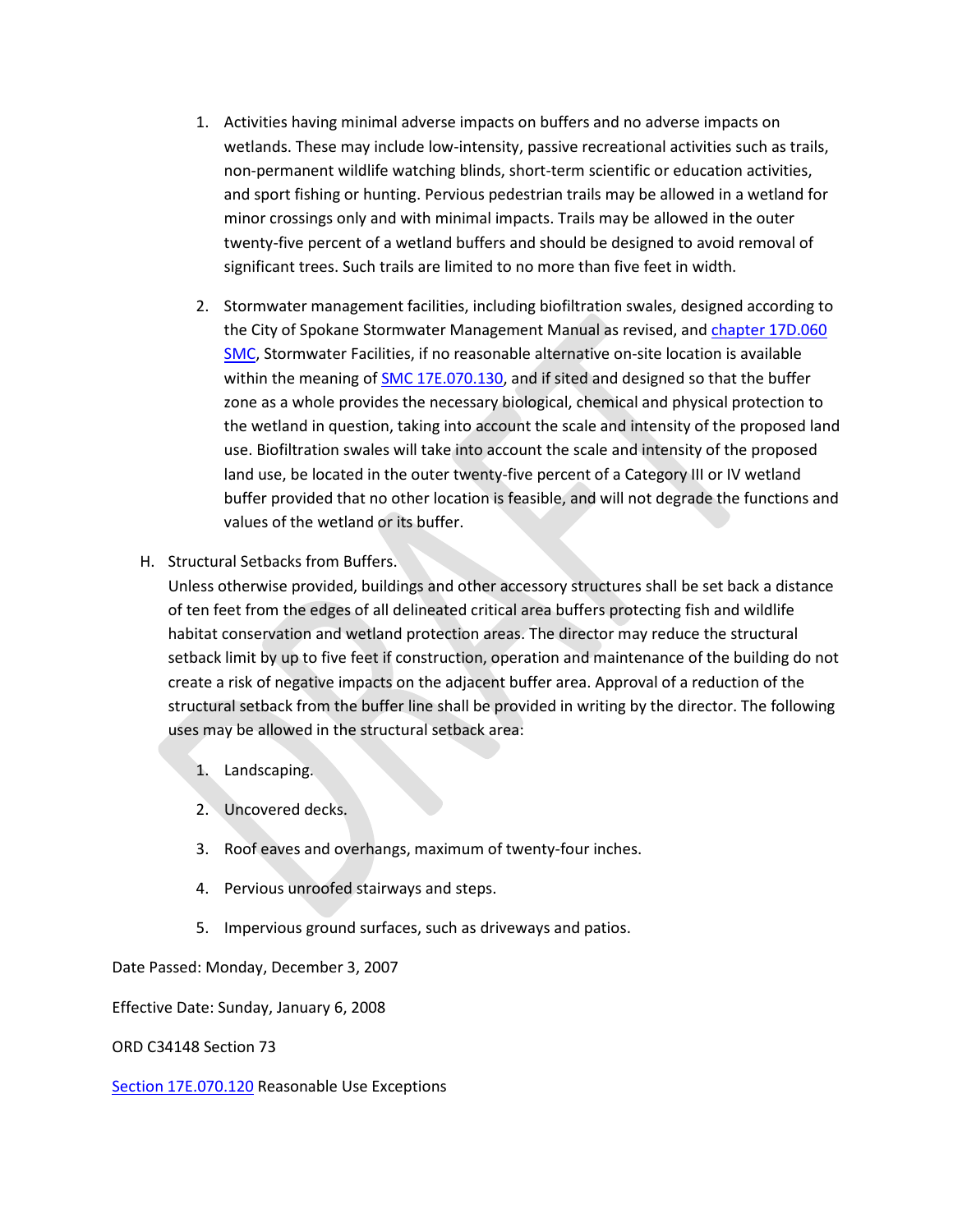- A. Regulated activities shall not be authorized within a wetland or wetland buffer except where it can be demonstrated that an extraordinary hardship exists, or the impact is both unavoidable and necessary, or that all reasonable economic uses are denied, as defined below:
	- 1. Extraordinary Hardship.

With respect to Category I and II wetlands, an applicant must demonstrate that denial of the permit would impose an extraordinary hardship on the part of the applicant brought about by circumstances peculiar to the subject property and not as a direct result of actions taken by the current or previous owner(s).

2. Unavoidable and Necessary Impacts.

With respect to all other wetlands, the following provisions shall apply. For waterdependent activities, unavoidable and necessary impacts can be demonstrated when there are no practicable alternatives which would not:

- a. involve a wetland or which would not have less adverse impact on a wetland;
- b. have other significant adverse environmental consequences.
- 3. Stormwater management facilities will be considered in wetland buffers with overflow into wetlands or wetland buffers, subject to regulation under the City of Spokane Stormwater Management Manual as revised[, chapter 17D.060 SMC,](https://my.spokanecity.org/smc/?Chapter=17D.060) Stormwater Facilities, and all other applicable provisions in this chapter.
- 4. Where non-water-dependent activities are proposed, the applicant must demonstrate that:
	- a. the basic project purpose cannot reasonably be accomplished using an alternative site in the general region that is available to the applicant and may feasibly be used to accomplish the project;
	- b. a reduction in the size, scope, configuration or density of the project as proposed and all alternative designs of the project as proposed that would avoid, or result in less, adverse impact on a wetland of its buffer will not accomplish the basic purpose of the project; and
	- c. in cases where the applicant has rejected alternatives to the project as proposed due to constraints such as zoning, deficiencies of infrastructure, or parcel size, the applicant has made a reasonable attempt to remove or accommodate such constraints.
- B. Reasonable Use.

If an applicant for a development proposal demonstrates to the satisfaction of the director that application of the standards of this chapter would deny all reasonable economic use of the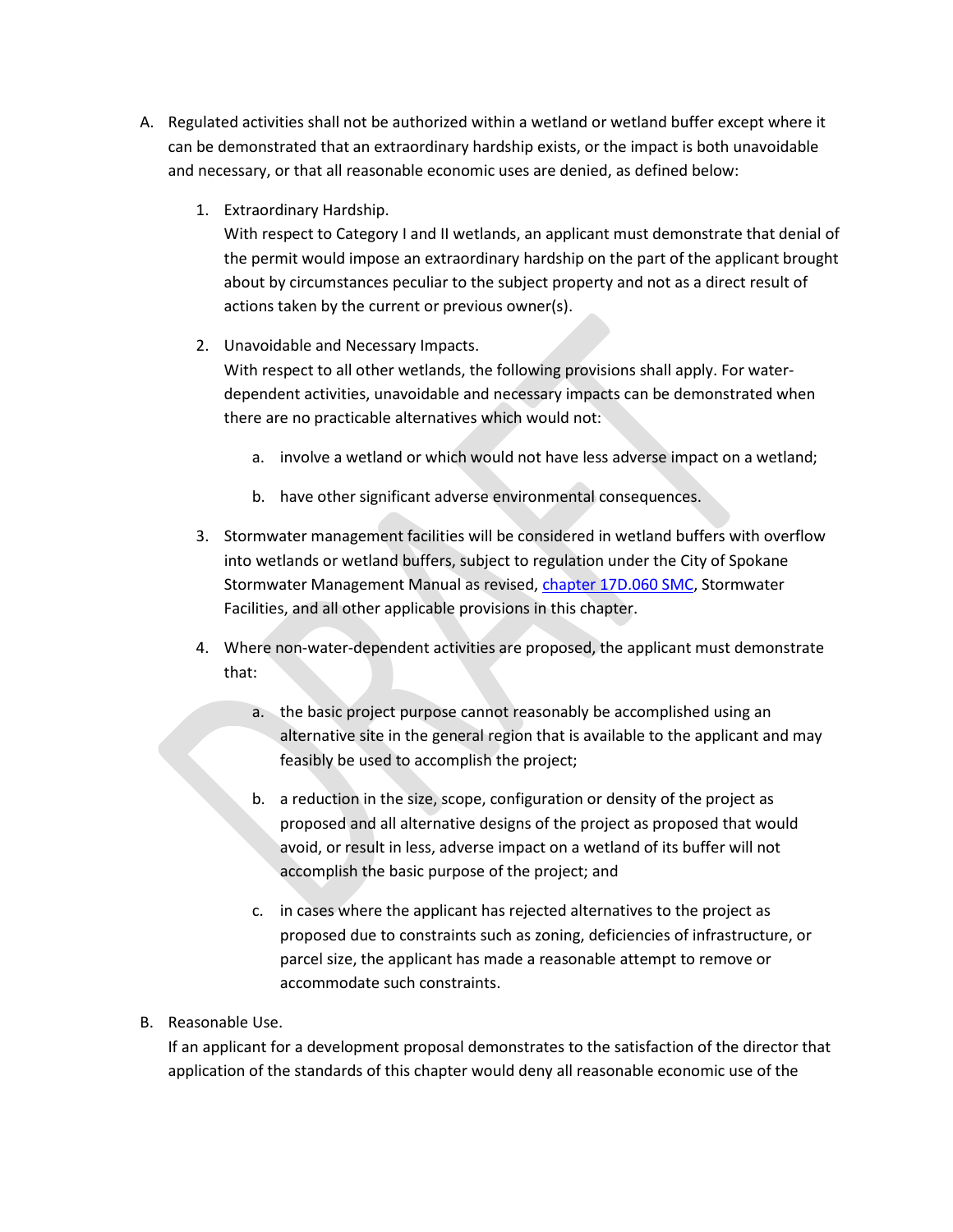property, development as conditioned shall be allowed if the applicant also demonstrates all of the following to the satisfaction of the director:

- 1. That the proposed development is water-dependent or requires access to the wetland as a central element of its basic function, or is not water-dependent but has no practicable alternative pursuant to this section.
- 2. That no reasonable use with less impact on the wetland and its buffer is possible.
- 3. That there is no feasible on-site alternative to the proposed development, including reduction in density, planned unit development and/or revision of road and lot layout that would allow a reasonable economic use with less adverse impacts to wetlands and wetland buffers.
- 4. That the proposed development will not jeopardize the continued existence of species listed by the federal government or the state as endangered, threatened, sensitive or documented priority species or priority habitats.
- 5. That any and all alterations to wetlands and wetland buffers will be mitigated as provided in [SMC 17E.070.130.](https://my.spokanecity.org/smc/?Section=17E.070.040)
- 6. That there will be no damage to nearby public or private property and no threat to the health or safety of people on or off the property; and
- 7. That the inability to derive reasonable economic use of the property is not the result of actions by the applicant, or the present or prior owner of the property, in segregating or dividing the property and creating the undevelopable condition after the effective date of this chapter.
- C. Mitigation will be required for impacts to a wetland or wetland buffer caused by unavoidable and necessary, extraordinary hardships, and reasonable use exceptions to standards.
- D. Prior to granting any special exception under this section, the director shall make written findings on each of the items listed above.

Date Passed: Monday, December 3, 2007

Effective Date: Sunday, January 6, 2008

ORD C34148 Section 73

#### [Section 17E.070.130](https://my.spokanecity.org/smc/?Section=17E.070.130) Mitigation

Wetland mitigation shall be consistent with Wetland Mitigation in Washington State, Parts 1 and 2 (2006) as amended from time to time, to provide consistency for applicants who must also apply for state and federal permits.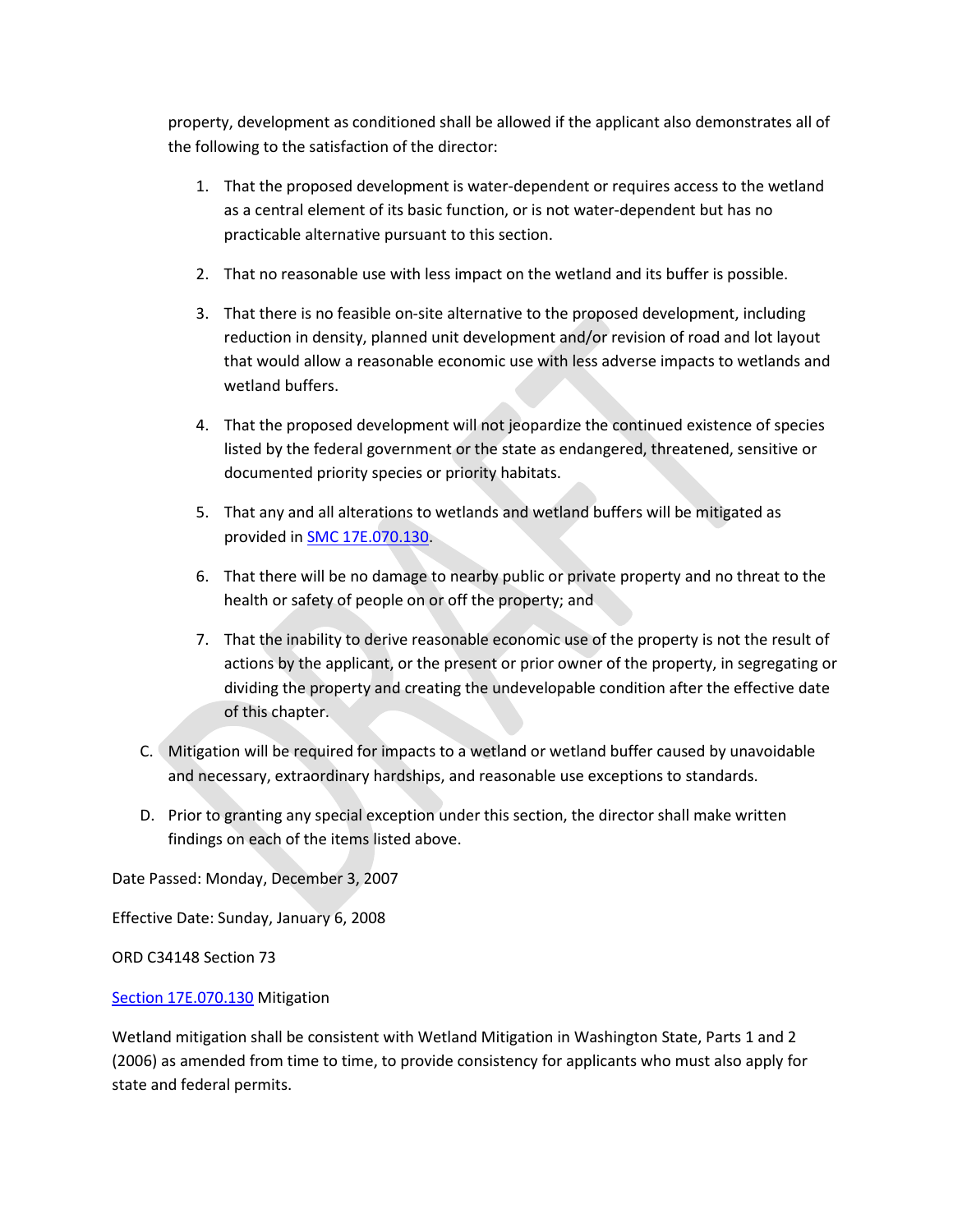## A. Conditions.

As a condition of any permit or approval allowing alteration of wetlands or associated buffers, the applicant will engage in the restoration, creation, rehabilitation, enhancement or preservation of wetlands in order to offset the impacts resulting from the applicants or violators actions. The applicant will develop an appropriate mitigation plan that provides for mitigation measures as outlined below. Wetland mitigation means the use of any or all of the following action listed in descending order of preference (mitigation sequencing):

- 1. Avoiding the impact altogether by not taking a certain action or parts of an action.
- 2. Minimizing impacts by limiting the degree or magnitude of the action and its implementation, by using appropriate technology, or by taking affirmative steps to avoid or reduce impacts.
- 3. Rectifying the impact by repairing, rehabilitating or restoring the affected environment.
- 4. Reducing or eliminating the impact over time by preservation and maintenance operations during the life of the action.
- 5. Compensating for the impact by replacing, enhancing or providing substitute resources or environments; or
- 6. Monitoring the impact and the compensation project and taking appropriate corrective measures. Mitigation may include a combination of the above measures.

## B. Performance Standards.

Compensatory mitigation must follow a mitigation plan which includes the components listed in subsection D of this section. All mitigation plans must meet the minimum performance standards set forth in subsection C of this section.

- C. Wetlands Restoration, Creation, Rehabilitation, Enhancement and Preservation.
	- 1. Any person who degrades wetlands must restore, create, rehabilitate, enhance, or preserve equivalent areas or greater areas of wetlands than those altered in order to compensate for loss of wetland acreage or functions.
	- 2. Acreage Replacement Ratio.

The following standard ratios apply to compensatory wetland mitigation that is in-kind. If a proposal seeks to eliminate a functional wetland through development, that loss must be compensated through creation or restoration mitigation. This strategy meets the no net loss standard for wetland function and value. The first number specifies the acreage of wetlands requiring replacement and the second specifies the acreage of wetlands altered.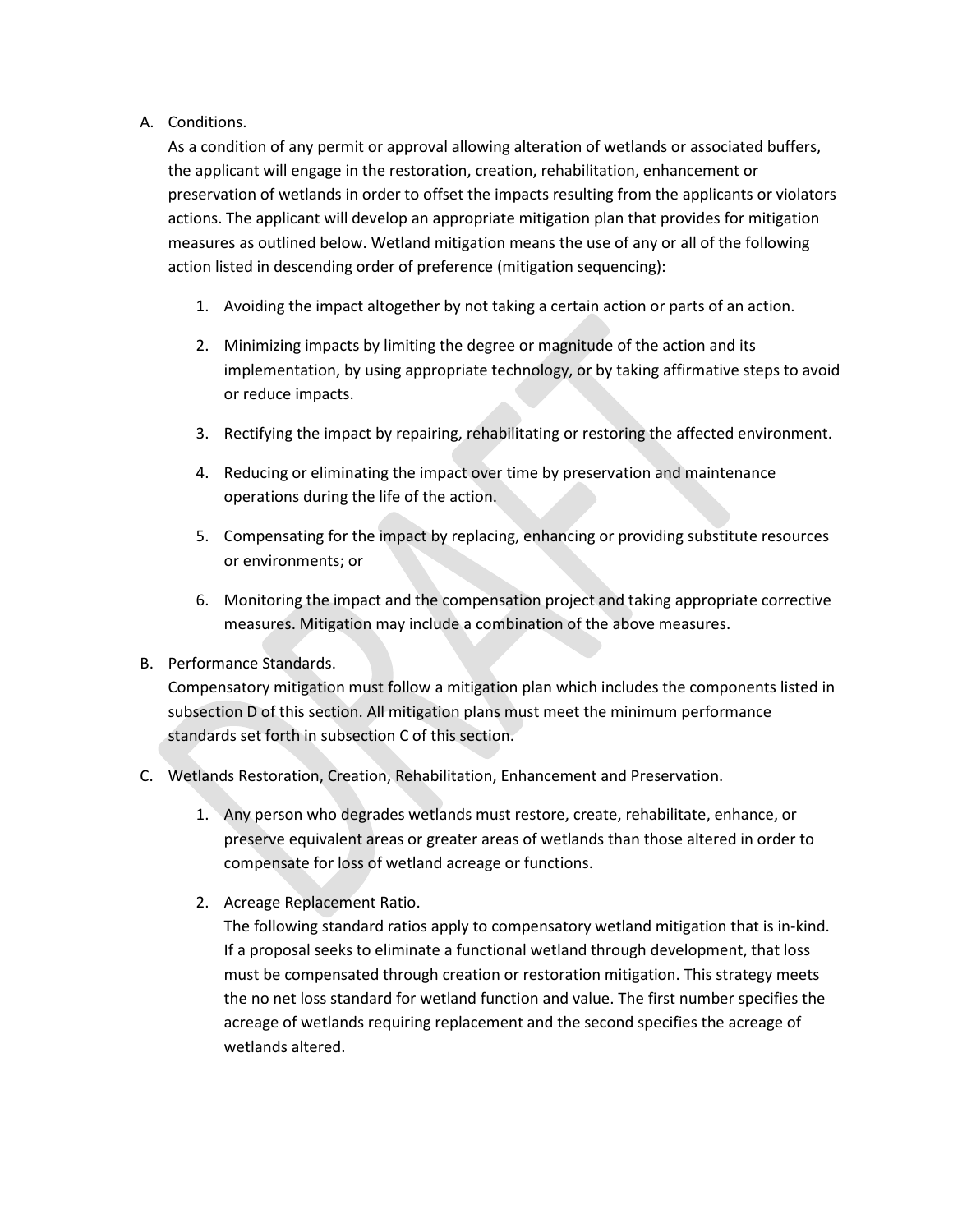| Table 17E.070.130-1                                       |                                                   |                                                                                       |                                                                               |                                                                                      |                    |
|-----------------------------------------------------------|---------------------------------------------------|---------------------------------------------------------------------------------------|-------------------------------------------------------------------------------|--------------------------------------------------------------------------------------|--------------------|
| <b>Type of Wetland Mitigation</b><br>Category<br>and Type |                                                   |                                                                                       |                                                                               |                                                                                      |                    |
| of<br>Wetland<br><b>Impacts</b>                           | Re-<br>establishment Only [1]<br>or Creation      | Rehabilitation Re-                                                                    | or Creation<br>$(R/C)$ and<br><b>Rehabilitation Enhancement</b><br>$(RH)$ [1] | Re-<br>establishment establishment Only [1]<br>or Creation<br>$(R/C)$ and<br>(E) [1] | <b>Enhancement</b> |
| All<br>Category<br>IV                                     | 1.5:1                                             | 3:1                                                                                   | $1:1 R/C$ and<br>$1:1$ RH                                                     | 1:1 $R/C$ and<br>2:1E                                                                | 6:1                |
| All<br>Category<br>Ш                                      | 2:1                                               | 4:1                                                                                   | $1:1 R/C$ and<br>$2:1$ RH                                                     | 1:1 $R/C$ and<br>4:1 E                                                               | 8:1                |
| Category<br>Ш<br>Forested                                 | 4:1                                               | 8:1                                                                                   | 1:1 $R/C$ and<br>4:1 RH                                                       | $1:1 R/C$ and<br>6:1 E                                                               | 16:1               |
| Category<br>II Vernal<br>Pool                             | 2:1<br>must be<br>seasonally<br>ponded<br>wetland | 4:1<br>Compensation Compensation 2:1 RH<br>must be<br>seasonally<br>ponded<br>wetland | $1:1 R/C$ and                                                                 | Case-by-case                                                                         | Case-by-case       |
| All Other<br>Category<br>Ш                                | 3:1                                               | 6:1                                                                                   | 1:1 $R/C$ and<br>4:1 RH                                                       | 1:1 $R/C$ and<br>8:1 E                                                               | 12:1               |
| Category<br>Forested                                      | 6:1                                               | 12:1                                                                                  | 1:1 $R/C$ and<br>10:1 RH                                                      | 1:1 $R/C$ and<br>20:1 E                                                              | 24:1               |
| Category<br>I-Based<br>on Score                           | 4:1                                               | 8:1                                                                                   | 1:1 $R/C$ and<br>$6:1$ RH                                                     | 1:1 $R/C$ and<br>12:1 E                                                              | 16:1               |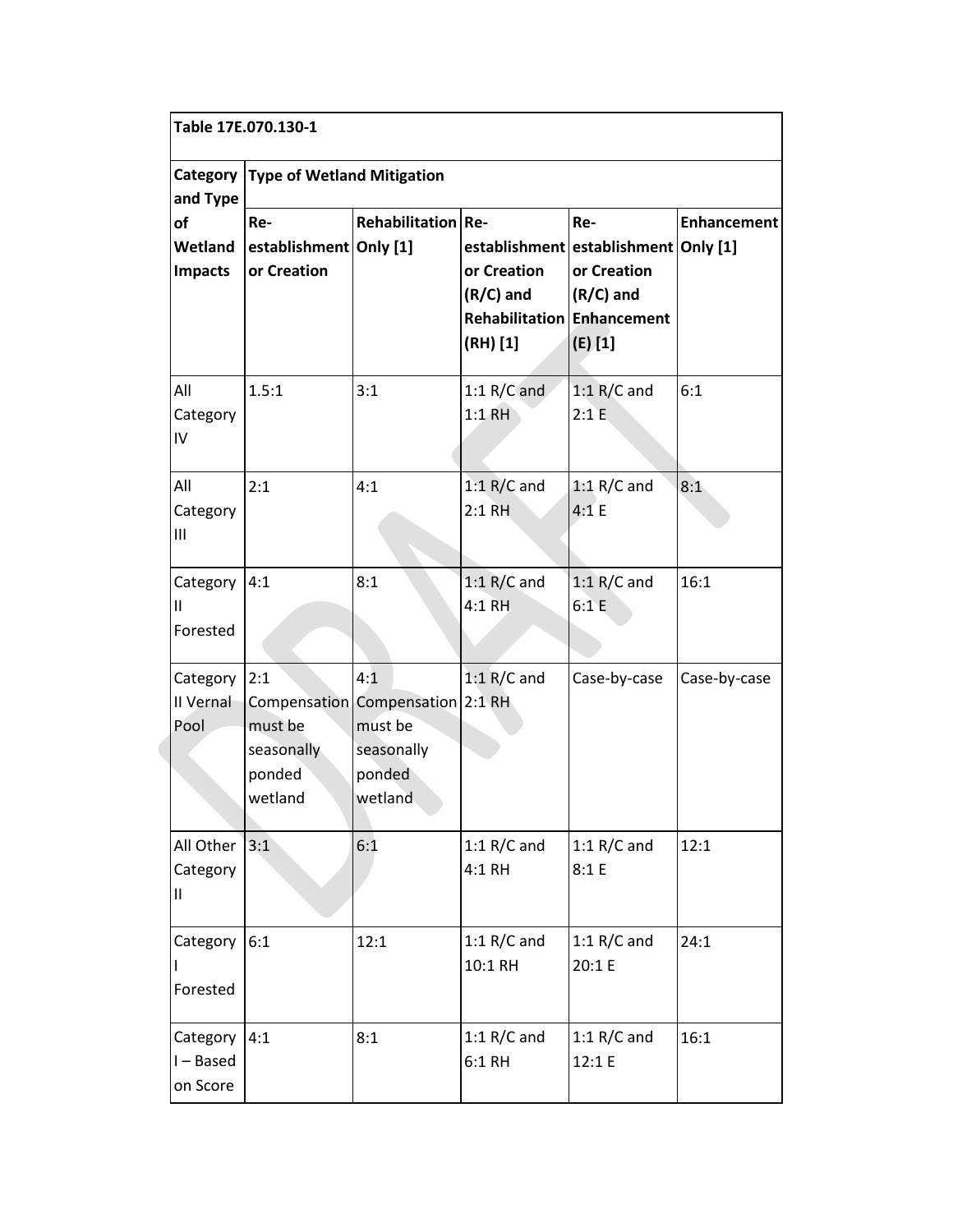| for<br><b>Functions</b>                   |                                          |                                                         |                                         |                                         |              |
|-------------------------------------------|------------------------------------------|---------------------------------------------------------|-----------------------------------------|-----------------------------------------|--------------|
| Category<br>I Natural<br>Heritage<br>Site | <b>Not</b><br>considered<br>possible [2] | 6:1<br>Rehabilitation<br>of a Natural<br>Heritage Site  | $R/C$ not<br>considered<br>possible [2] | $R/C$ not<br>considered<br>possible [2] | Case-by-case |
| Category<br>I Alkali                      | <b>Not</b><br>considered<br>possible [2] | 6:1<br><b>Rehabilitation</b><br>of an alkali<br>wetland | $R/C$ not<br>considered<br>possible [2] | $R/C$ not<br>considered<br>possible [2] | Case-by-case |
| Category<br>I Bog                         | <b>Not</b><br>considered<br>possible [2] | 6:1<br>Rehabilitation<br>of a bog                       | R/C not<br>considered<br>possible [2]   | $R/C$ not<br>considered<br>possible [2] | Case-by-case |

[1] These ratios are based on the assumption that the rehabilitation or enhancement actions implemented represent the average degree of improvement possible for the site. Proposals to implement more effective rehabilitation or enhancement actions may result in a lower ratio, while less effective actions may result in a higher ratio. The distinction between rehabilitation and enhancement is not clear-cut. Instead, rehabilitation and enhancement actions span a continuum. Proposals that fall within the gray area between rehabilitation and enhancement will result in a ratio that lies between the ratios for rehabilitation and the ratios for enhancement.

[2] Wetlands with a high conservation value and alkali wetlands are considered irreplaceable wetlands because they perform functions that cannot be replaced through compensatory mitigation. Impacts to such wetlands would therefore result in a net loss of some functions no matter what kind of compensation is proposed.

#### 3. Increased Replacement Ratio.

The standard replacement ratio may be increased under the following circumstances:

- a. High degree of uncertainty as to the probable success of the proposed restoration or creation.
- b. Significant period of time between destruction and replication of wetland functions.
- c. Projected losses in functional value and other uses, such as recreation, scientific research and education, are relatively high.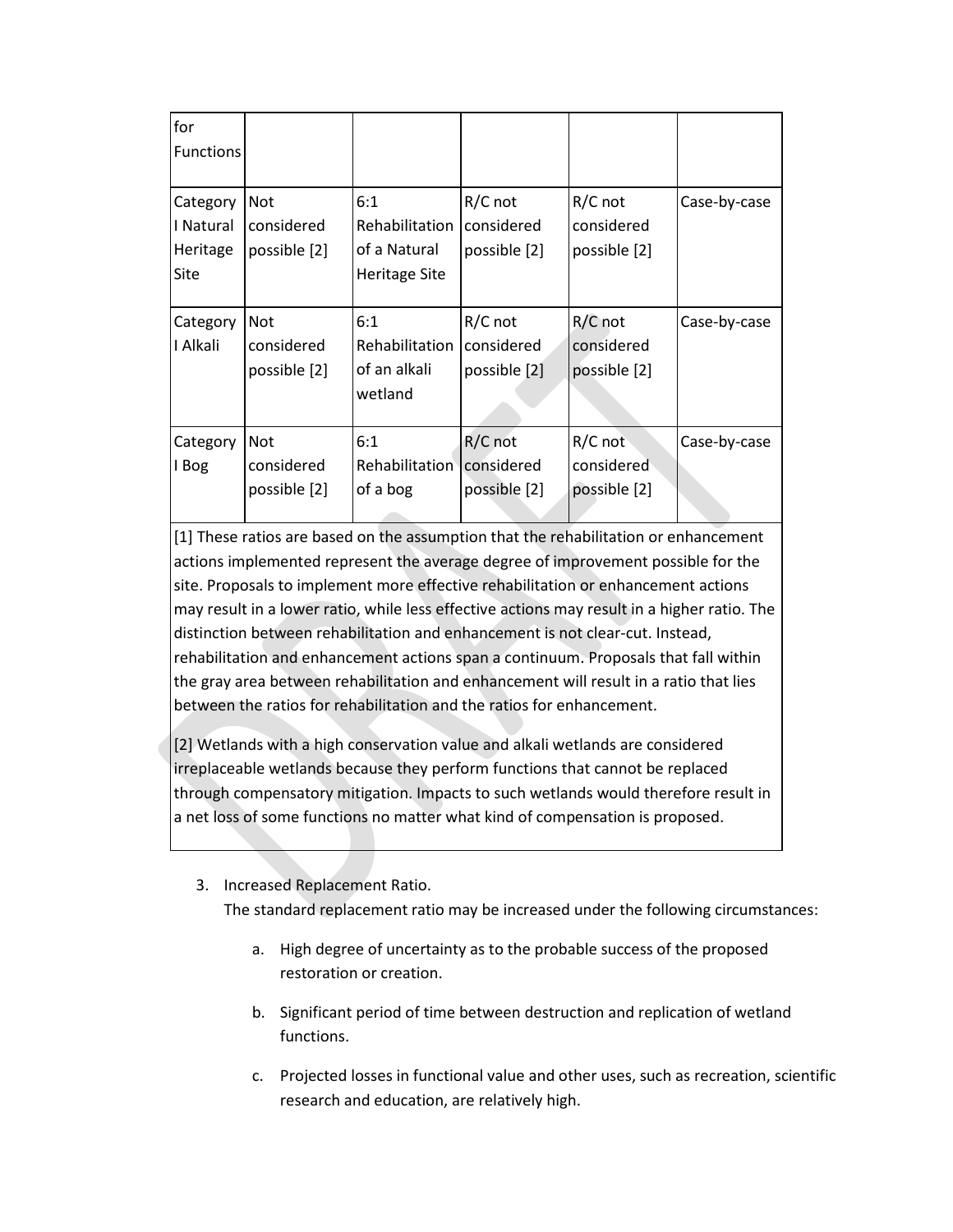- d. Not possible to create or restore same type of wetland.
- e. Off-site compensation is offered.
- 4. Decreased Replacement Ratio.

The standard replacement ratio may be decreased under the following circumstances: scientifically supported evidence which demonstrates that no net loss of wetland function or value is attained under the decreased ratio. In all cases, a minimum acreage replacement ratio of 1:1.5 is required.

- 5. Wetland Enhancement.
	- a. Any applicant proposing to degrade wetlands may propose to enhance existing wetlands in order to compensate for wetland losses. Applicants proposing to enhance wetlands must identify how enhancement conforms with the overall goals and requirements of the wetlands protection program.
	- b. A wetlands enhancement compensation project will be considered if enhancement for one function and value will not degrade another function or value. Acreage replacement ratios may be increased up to one hundred percent to recognize existing functional values. Category I wetlands may not be enhanced.

#### 6. In-kind/Out-of-kind Mitigation.

In-kind mitigation must be provided except where the applicant can demonstrate that:

- a. the wetland system is already degraded and out-of-kind replacement will result in a wetland with greater functional value;
- b. technical problems such as exotic vegetation and changes in watershed hydrology make implementation of in-kind mitigation impossible.

Where out of-kind replacement is accepted, greater acreage replacement ratios may be required to compensate for lost functional values.

7. On-site/Off-site Mitigation.

On-site mitigation shall be provided except where the applicant can demonstrate that:

- a. the hydrology and ecosystem of the original wetland and those who benefit from the hydrology and ecosystem will not be damaged by the on-site loss; and
- b. on-site mitigation is not scientifically feasible due to problems with hydrology, soils, or factors such as other potentially adverse impacts from surrounding land uses; or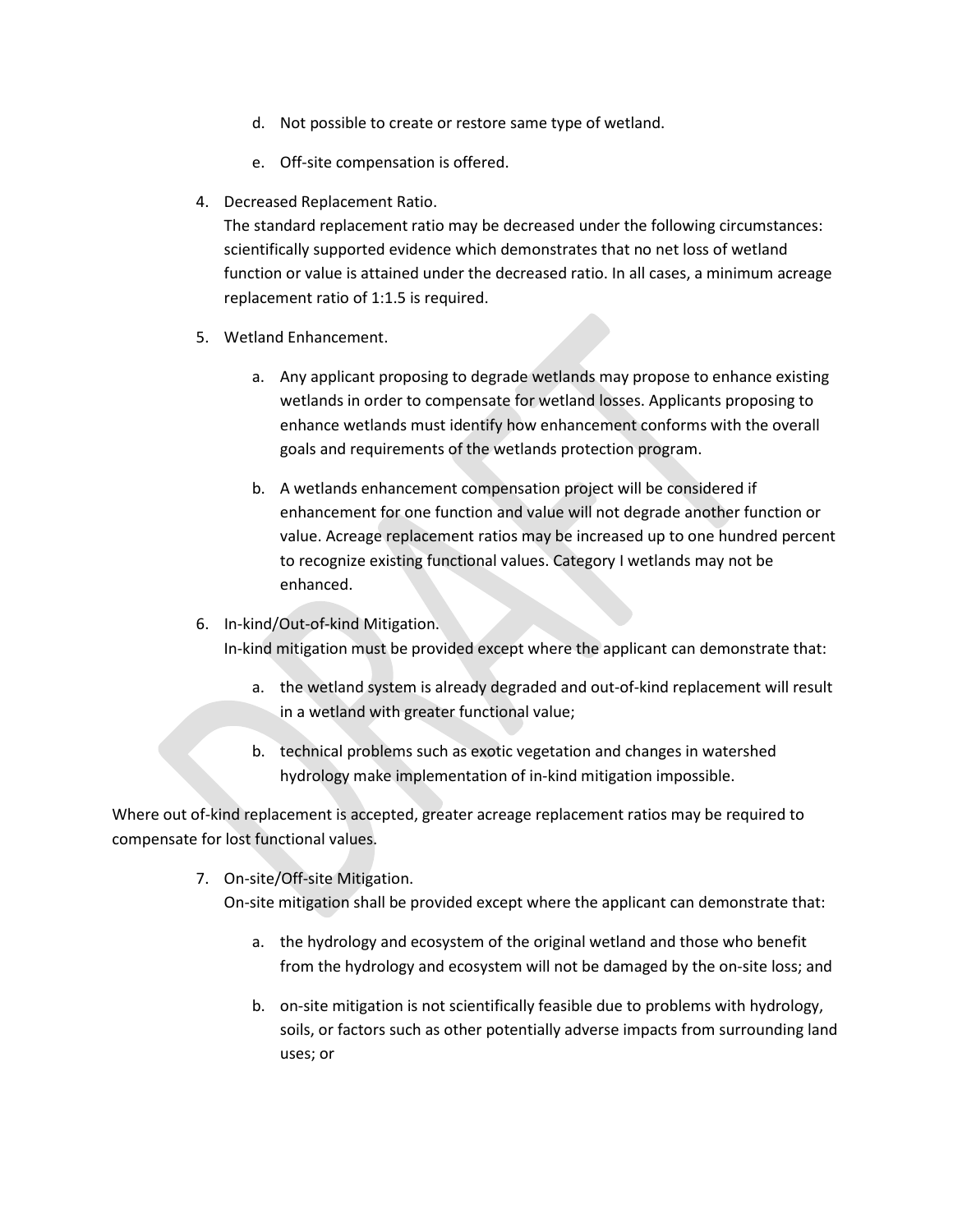- c. existing functional values at the site of the proposed restoration are significantly greater than lost wetland functional values; or
- d. established goals for flood storage, flood conveyance, habitat or other wetland functions have been established and strongly justify location of mitigation measures at another site.
- 8. Mitigation Outside of Primary Drainage Basin.

Wetland creation or restoration must occur within the same primary drainage basin as the wetland loss occurred, unless the applicant can demonstrate that:

- a. the hydrology and ecosystem of the original wetland and those who benefit from the hydrology and ecosystem will not be substantially damaged by the loss within that primary drainage basin; and
- b. in-basin mitigation is not scientifically feasible due to problems with hydrology, soils or other factors such as other potentially adverse impacts from surrounding land uses; or
- c. existing functional values in a different primary drainage basin are significantly greater than lost wetland functional values; or
- d. established goals for flood storage, flood conveyance, habitat or other wetland functions have been established and strongly justify location of mitigation measures in a different primary drainage basin.

## 9. Mitigation Site Selection.

In selecting mitigation sites, applicants are encouraged to utilize *Selecting Wetland Mitigation Sites Using a Watershed Approach* (Eastern Washington) (Publication #10-06- 07, November 2010). Applicants must pursue siting in the following order of preference:

- a. Upland sites which were formerly wetlands.
- b. Degraded upland sites generally having bare ground or vegetative cover consisting primarily of exotic introduced species, weeds or emergent vegetation; and
- c. Other upland sites.
- 10. Timing.

Where feasible, mitigation projects are to be completed prior to activities that will disturb wetlands. Bonding is required if mitigation projects cannot be completed prior to project completion. Construction of mitigation projects must be timed to reduce impacts to existing wildlife and flora.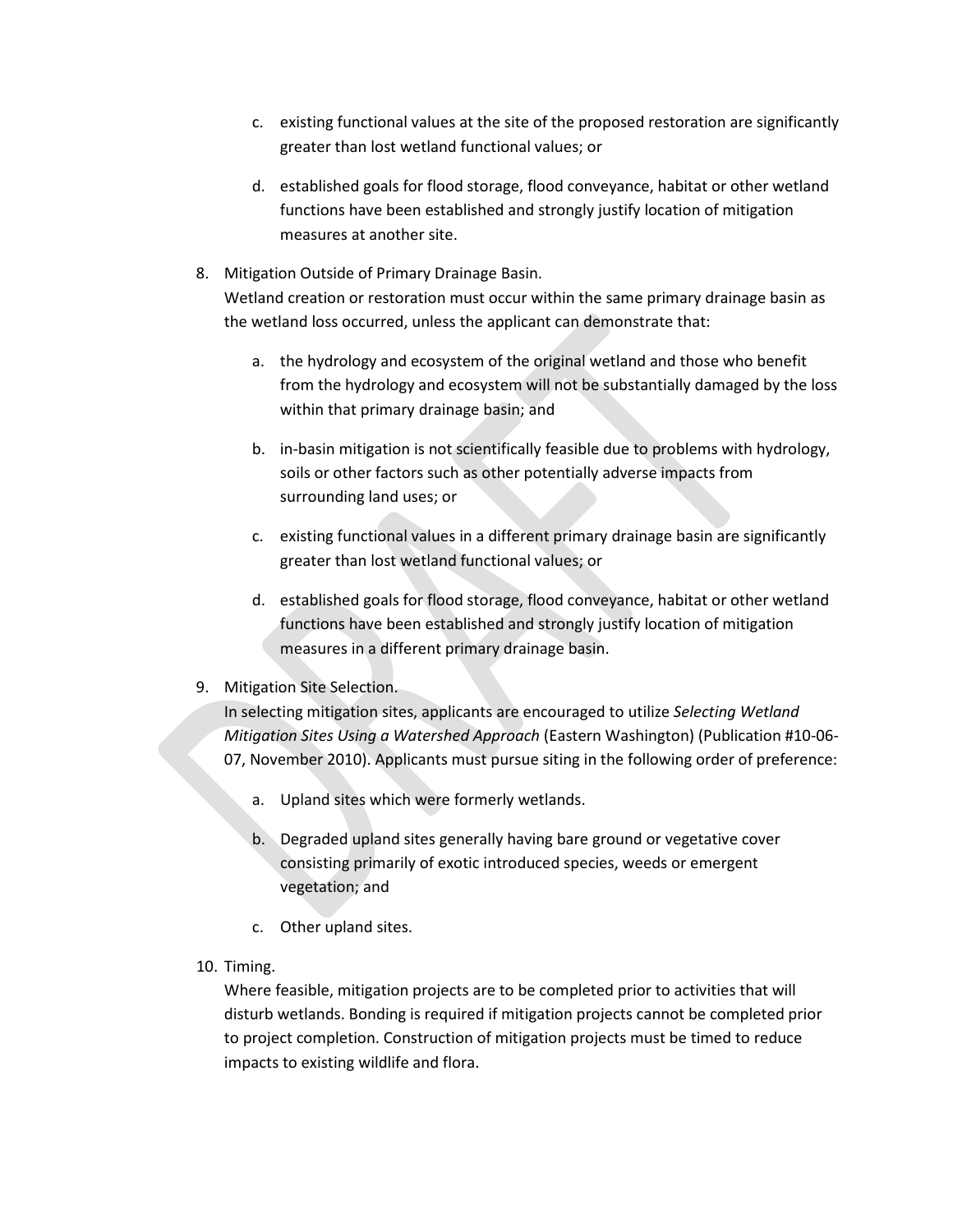### D. Components of Mitigation Plans.

All wetland restoration, creation, rehabilitation, enhancement and/or preservation projects required pursuant to this chapter, either as a permit condition or as the result of an enforcement action, must follow a mitigation plan prepared by qualified wetland professionals meeting City requirements. The applicant or violator must receive written approval of the mitigation plan prior to commencement of any wetland restoration, creation or enhancement activity. The mitigation plan must contain at least the following components:

- 1. Baseline Information.
	- a. A written assessment and accompanying maps of the impacted wetland including, at a minimum:
		- i. Wetland delineation.
		- ii. Existing wetland acreage.
		- iii. Proposed wetland impacts.
		- iv. Vegetative, faunal and hydrologic characteristics.
		- v. Soil and substrate conditions; and
		- vi. Topographic elevations.
	- b. If the compensation site is different from the impacted wetland site, baseline information should also include:
		- i. the watershed.
		- ii. surface hydrology,
		- iii. existing and proposed adjacent land uses,
		- iv. proposed buffers; and
		- v. ownership.
- 2. Environmental Goals and Objectives. A written report must be provided identifying:
	- a. goals and objectives and project description;
	- b. site selection criteria;
	- c. compensation goals;
	- d. target evaluation species and resource functions;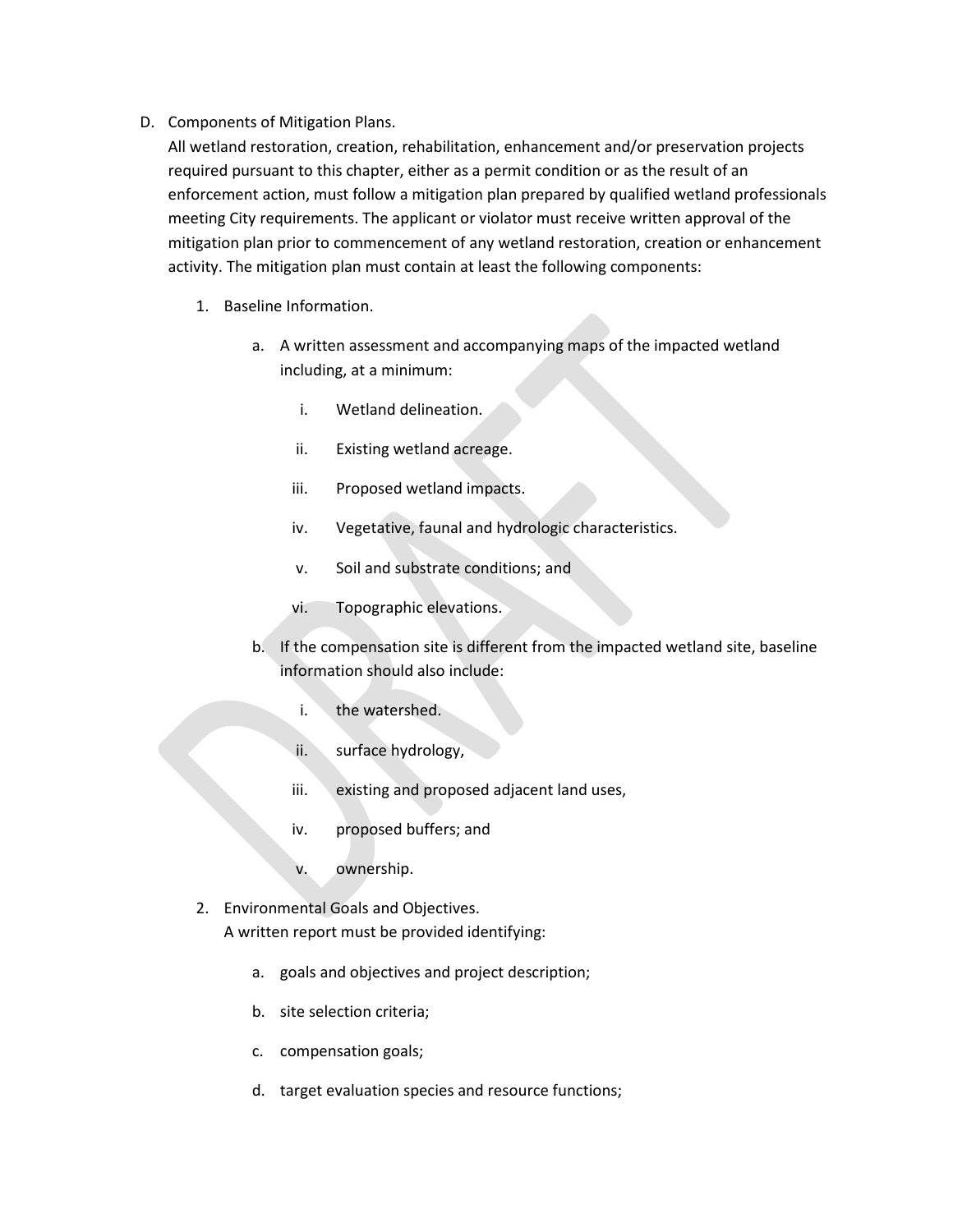- e. dates for beginning and completion; and
- f. a complete description of the functions and values sought in the new wetland.

The goals and objectives must be related to the functions and values of the original wetland, or if out-ofkind, the type of wetland to be emulated. The report must also include an analysis of the likelihood of success of the compensation project at duplicating the original wetland, and the long-term viability of the project, based on the experiences of comparable projects, if any.

3. Monitoring Program.

Specific measurable criteria approved by the director, shall be provided for evaluating whether the goals and objectives of the project are being achieved, and for determining when and if remedial action or contingency measures should be implemented. Such criteria may include water quality standards, survival rates of planted vegetation, species abundance and diversity targets, habitat diversity indices, or other ecological, geological or hydrological criteria. The mitigation plan manager must assure work is completed in accordance with the mitigation plan and, if necessary, the contingency plan. The monitoring program will continue for at least five years from the date of plant installation. Monitoring will continue for ten years where woody vegetation (forested or shrub wetlands) is the intended result. These communities take at least eight years after planting to reach eighty percent canopy closure. Reporting for a ten year monitoring period shall occur in years one, two, three, five seven and ten. Monitoring in all instances shall be bonded. Reporting results of the monitoring data to the director is the responsibility of the applicant.

- 4. Detailed Construction Plans. Written specifications and descriptions of mitigation techniques are to be provided, as specified by the director.
- 5. Construction Oversight.

The construction of the mitigation project will be monitored by a qualified wetlands professional to insure that the project fulfills its goals.

6. Contingency Plan.

The plan must identify potential courses of action that can be taken when monitoring or evaluation indicates project performance standards are not being met.

- 7. Permit Conditions. Any mitigation plan prepared pursuant to this section becomes part of the permit application or approval.
- 8. Performance Bonds and Demonstration of Competence. The applicant must provide demonstration of administrative, supervisory and technical competence, financial resources and scientific expertise of sufficient standing to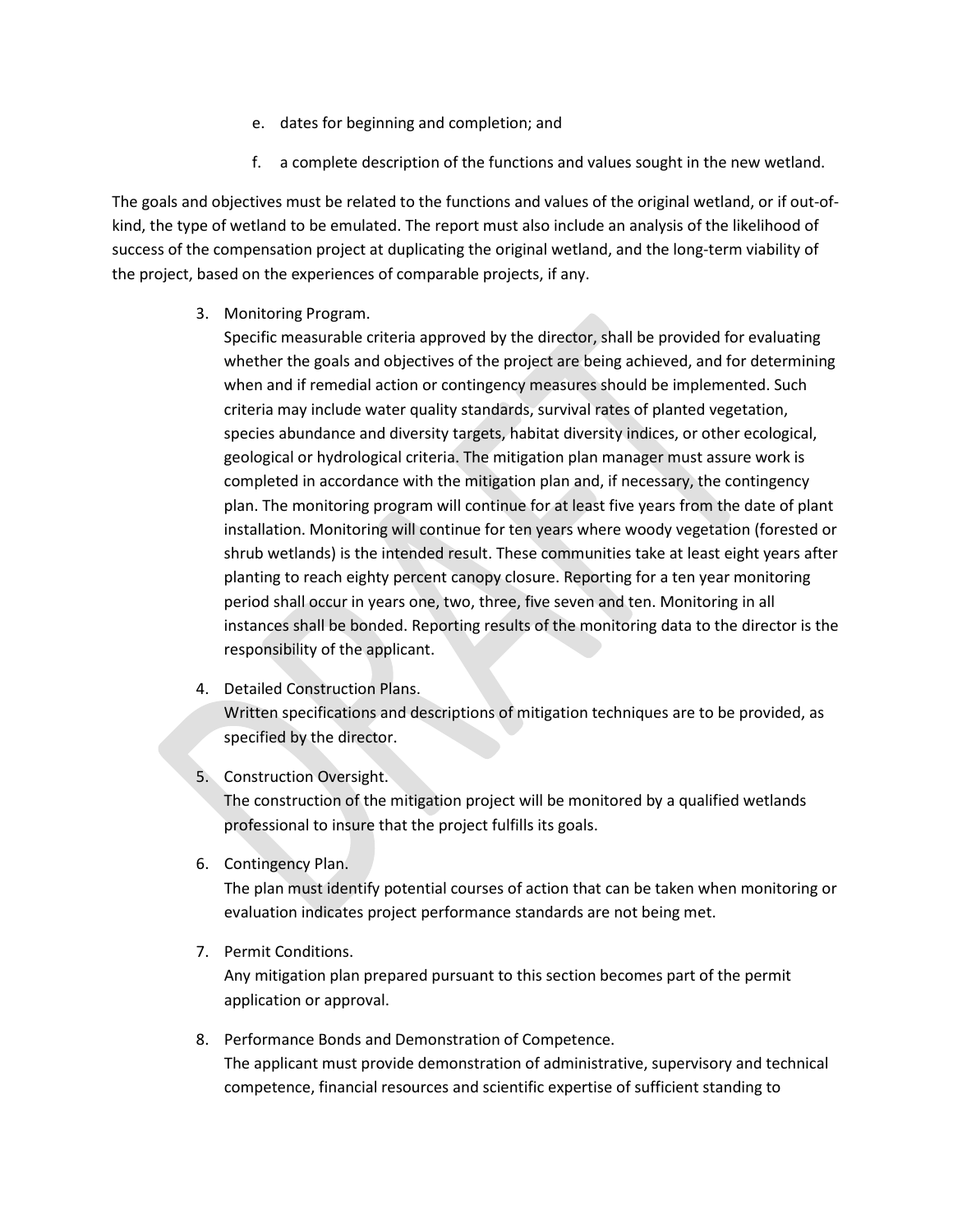successfully execute the mitigation plan. The applicant will name a mitigation project manager and provide the qualifications of each team member involved in preparing, implementing and supervising the mitigation plan. This includes educational background, areas of expertise, training and experience with comparable projects. In addition, bonds ensuring fulfillment of the mitigation project, the monitoring program, and any contingency measures must be posted in the amount of one hundred twentyfive percent of the expected cost of mitigation, plus a factor to be determined to allow for inflation during the time the project is being monitored. An administration fee for the mitigation project may be assessed to reimburse the City for costs incurred during the course of the monitoring program.

9. Consultation With Other Agencies. Applicants are encouraged to consult with federal, state, local agencies having expertise or interest in a mitigation proposal.

Date Passed: Monday, December 3, 2007

Effective Date: Sunday, January 6, 2008

ORD C34148 Section 73

[Section 17E.070.140](https://my.spokanecity.org/smc/?Section=17E.070.140) Mitigation Banking

Mitigation banking shall be consistent with chapter 90.84 RCW. Credits from a wetland mitigation bank may be approved for use as compensation for unavoidable impacts when the:

- A. bank is certified under chapter 173-700 WAC;
- B. director, in consultation with the Department of Ecology, determines that the wetland mitigation bank provides appropriate compensation for the authorized impacts; and,
- C. proposed use of credits is consistent with the terms and conditions of the bank's certification.

Replacement ratios for projects using bank credits shall be consistent with replacement ratios specified in the bank's certification. Credits from a certified wetland mitigation bank may be used to compensate for impacts located with the service area specified in the bank's certification. In some cases, the service area of the bank may include portions of more than one adjacent drainage basin for specific wetland functions.

Date Passed: Monday, December 3, 2007

Effective Date: Sunday, January 6, 2008

ORD C34148 Section 73

[Section 17E.070.150](https://my.spokanecity.org/smc/?Section=17E.070.150) Incentives and Stewardship Options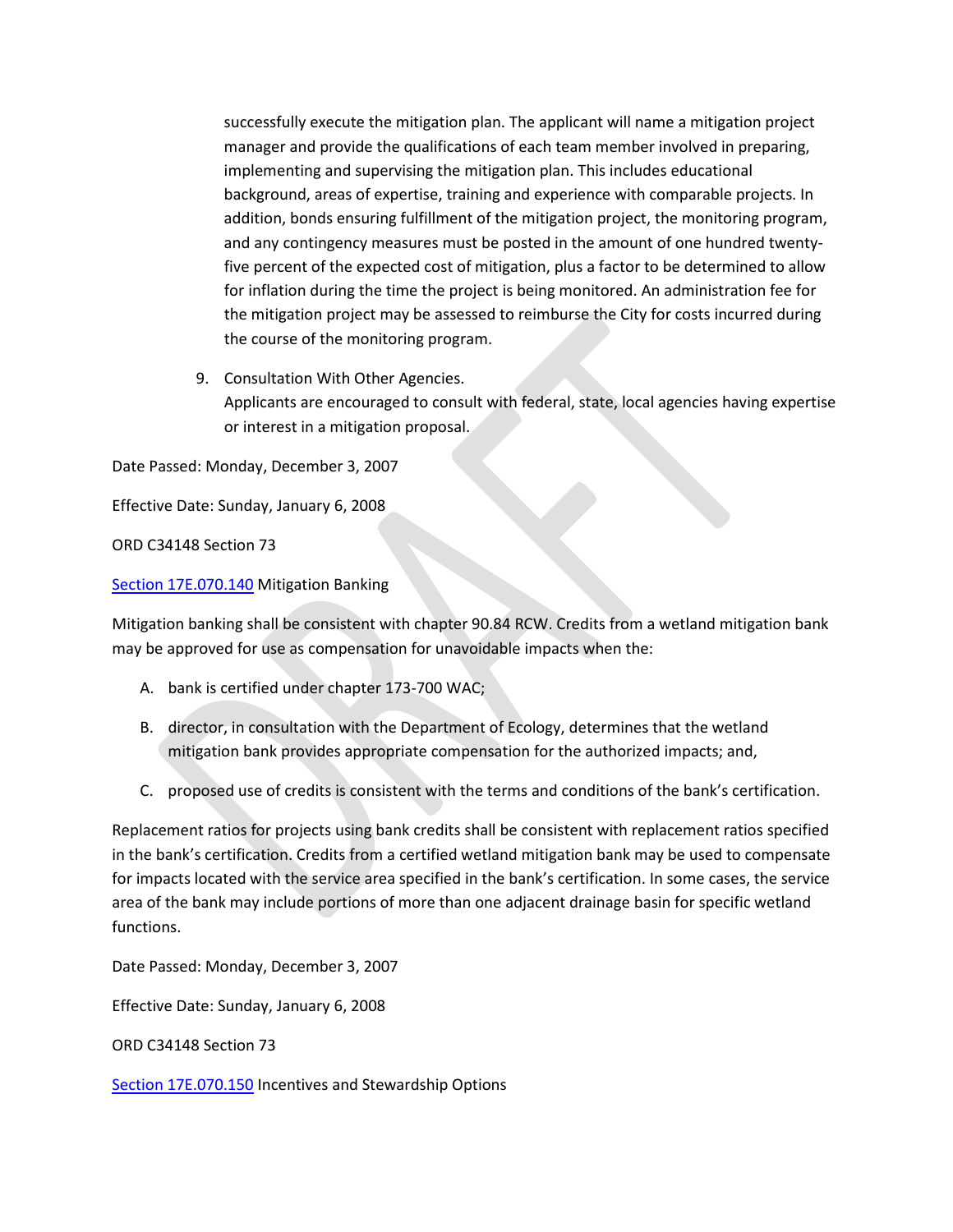- A. On-site Density Transfer or Clustering.
	- For residential development proposals on lands containing potential or identified critical areas, including wetland areas and buffers, the applicant may apply for planned unit development (PUD) under [chapter 17G.070 SMC.](https://my.spokanecity.org/smc/?Chapter=17G.070) The maximum number of dwelling units (DU) for a lot or parcel that contains a wetland area and buffer is determined by the site's zoning and by the density bonus allowed i[n chapter 17G.070 SMC.](https://my.spokanecity.org/smc/?Chapter=17G.070) The use of residential density transfer or clustering through the use of planned unit developments (PUDs) including bonus density is encouraged as a means to protect and preserve wetlands, wetland buffers and fish and wildlife habitat conservation areas. The provisions of [chapter 17G.070 SMC](https://my.spokanecity.org/smc/?Chapter=17G.070) shall control the use of density transfer or clustering, planned unit developments and bonus density.
- B. Property Tax and Income Tax Advantages.
	- 1. Property Tax Relief.

The Spokane County Assessor shall consider the wetland areas and associated buffers contained within this chapter when determining the fair market value of land. Any owner of a wetland area who has dedicated a conservation easement or entered into a perpetual conservation restriction with a department of the local, state or federal government or a nonprofit organization to permanently control some or all uses and activities within these areas may request that the Spokane County Assessor reevaluate that specific area consistent with those restrictions and provisions of open space land current use taxation (see RCW 84.40.030).

2. Federal Income Tax Advantages.

There are significant federal income tax advantages that can be realized by an individual or estate for gifts of real property for conservation purposes to local governments or non-profit organizations, such as land trusts. The specific rules on federal income tax deductions can be found in section 170 of the Internal Revenue Code.

## C. Stewardship Options.

- 1. The Spokane County conservation district offers stewardship information, classes and technical assistance to property owners. Programs include shoreline stewardship, forestry, small acreage conservation agriculture, water resources, and soil information.
- 2. Spokane County conservation futures program, initiated in 1994, is funded by a property tax assessed for each home in the county. This tax money is earmarked solely for the acquisition of property and development rights. These funds acquire lands or future development rights on lands for public use and enjoyment. The conservation areas are defined areas of undeveloped land primarily left in its natural condition. These areas may be used for passive recreational purposes, to create secluded areas, or as buffers in urban areas. Conserved lands include wetlands, farmlands, steep hillsides, river corridors, viewpoints and wildlife habitats and corridors.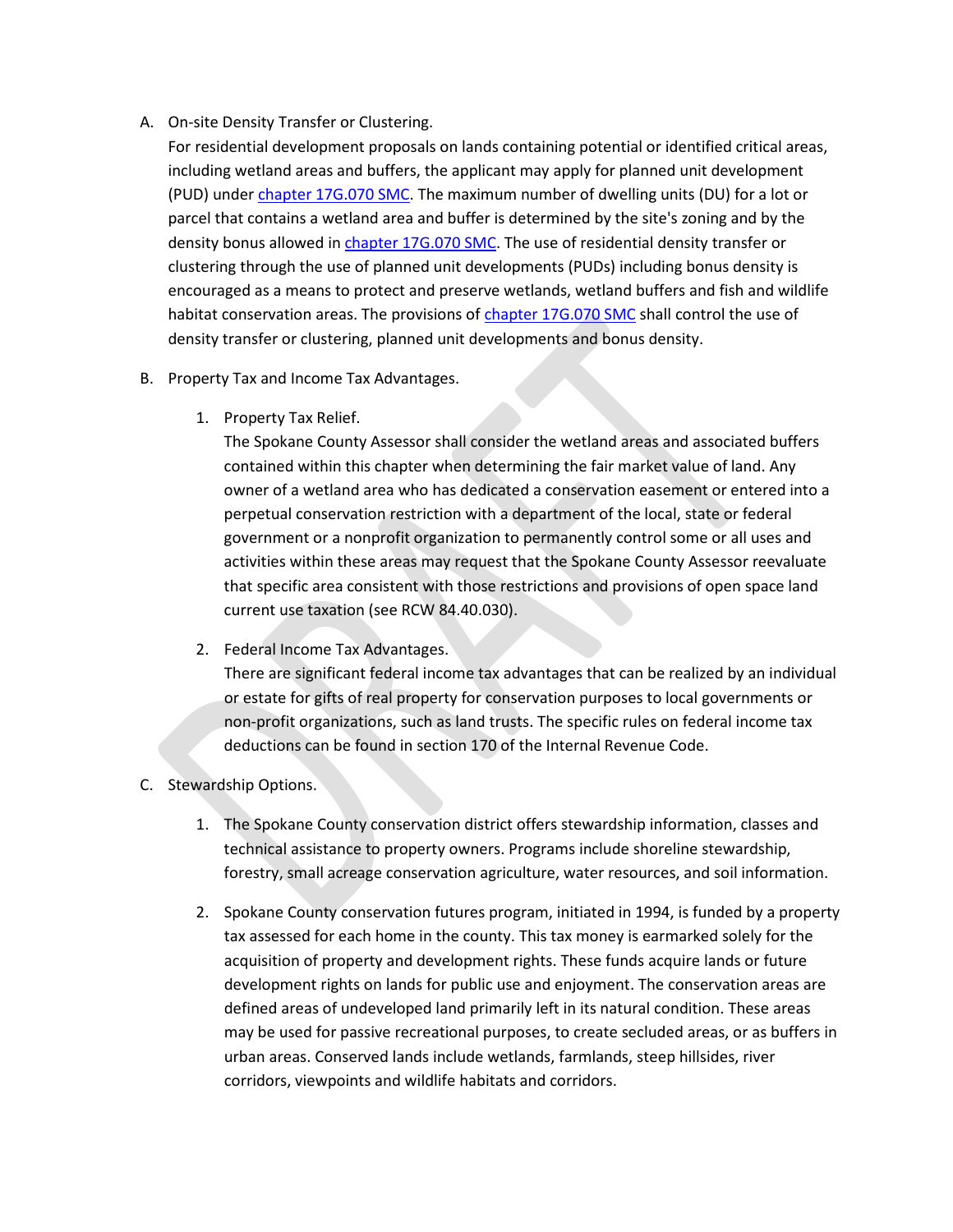Date Passed: Monday, December 3, 2007

Effective Date: Sunday, January 6, 2008

ORD C34148 Section 73

### [Section 17E.070.160](https://my.spokanecity.org/smc/?Section=17E.070.160) Administration

- A. The department director identified i[n chapter 17A.010 SMC](https://my.spokanecity.org/smc/?Chapter=17A.010) ("Director") shall administer and interpret the provisions of this chapter, except as specifically provided. The director is authorized to adopt, in accordance with administrative procedures set by ordinance, such rules as are necessary to implement the requirements of this chapter and to carry out the duties of the director hereunder. Except as otherwise provided in this chapter, the administrative procedures set forth in [chapter 17G.010 SMC](https://my.spokanecity.org/smc/?Chapter=17G.010) and [chapter 17G.060 SMC](https://my.spokanecity.org/smc/?Chapter=17G.010) shall apply to this chapter.
- B. The director may also consult with other City departments and state and federal agencies as necessary to obtain additional technical and environmental review assistance.
- C. The director shall review and analyze all applications for all permits or approvals subject to this chapter. Such applications shall be approved only after the director is satisfied the applications comply with this chapter.
- D. Every City department issuing a permit for development on parcels containing a wetland or buffer shall require the use of best management practices to prevent impacts to wetlands and buffers and to meet the intent of this chapter. Departments shall require mitigation to address unavoidable impacts. All such City departments shall maintain records documenting compliance with this subsection.
- E. Except as otherwise stipulated in this chapter, the administrative procedures set forth in chapter [17A.010 SMC](https://my.spokanecity.org/smc/?Chapter=17A.010) apply to this chapter.

Date Passed: Monday, December 3, 2007

Effective Date: Sunday, January 6, 2008

ORD C34148 Section 73

#### [Section 17E.070.170](https://my.spokanecity.org/smc/?Section=17E.070.170) Violations

- A. It is a violation of this chapter to fail to comply with any provision of this chapter or with any term of any permit condition or approval issued pursuant to this chapter.
- B. It is a violation of this chapter to fail to comply with any order issued pursuant to this chapter or to remove or deface any sign, notice, complaint or order required by or posted in accordance with this chapter.